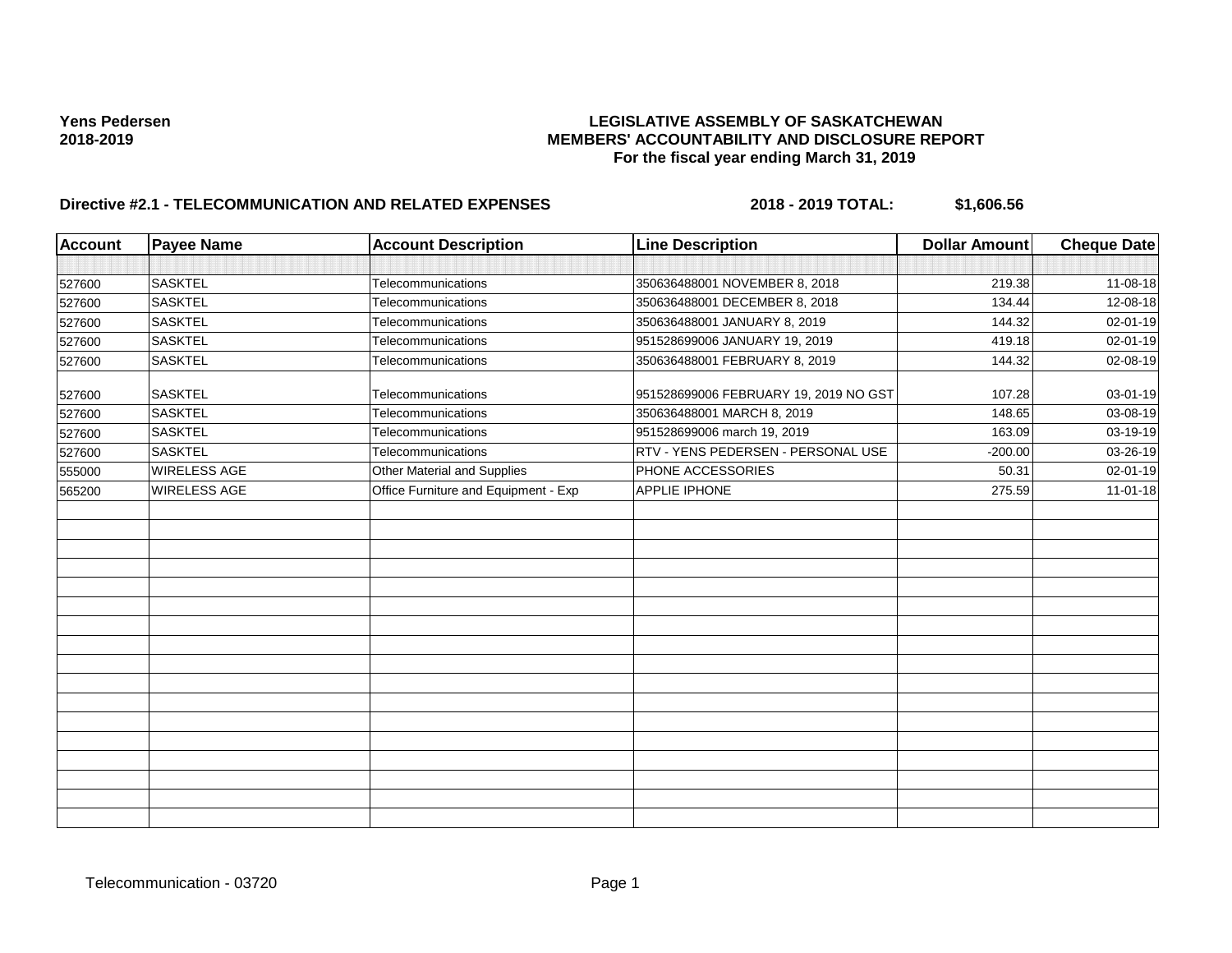| <b>Account</b> | Payee Name | <b>Account Description</b> | <b>Line Description</b> | <b>Dollar Amount</b> | <b>Cheque Date</b> |
|----------------|------------|----------------------------|-------------------------|----------------------|--------------------|
|                |            |                            |                         |                      |                    |
|                |            |                            |                         |                      |                    |
|                |            |                            |                         |                      |                    |
|                |            |                            |                         |                      |                    |
|                |            |                            |                         |                      |                    |
|                |            |                            |                         |                      |                    |
|                |            |                            |                         |                      |                    |
|                |            |                            |                         |                      |                    |
|                |            |                            |                         |                      |                    |
|                |            |                            |                         |                      |                    |
|                |            |                            |                         |                      |                    |
|                |            |                            |                         |                      |                    |
|                |            |                            |                         |                      |                    |
|                |            |                            |                         |                      |                    |
|                |            |                            |                         |                      |                    |
|                |            |                            |                         |                      |                    |
|                |            |                            |                         |                      |                    |
|                |            |                            |                         |                      |                    |
|                |            |                            |                         |                      |                    |
|                |            |                            |                         |                      |                    |
|                |            |                            |                         |                      |                    |
|                |            |                            |                         |                      |                    |
|                |            |                            |                         |                      |                    |
|                |            |                            |                         |                      |                    |
|                |            |                            |                         |                      |                    |
|                |            |                            |                         |                      |                    |
|                |            |                            |                         |                      |                    |
|                |            |                            |                         |                      |                    |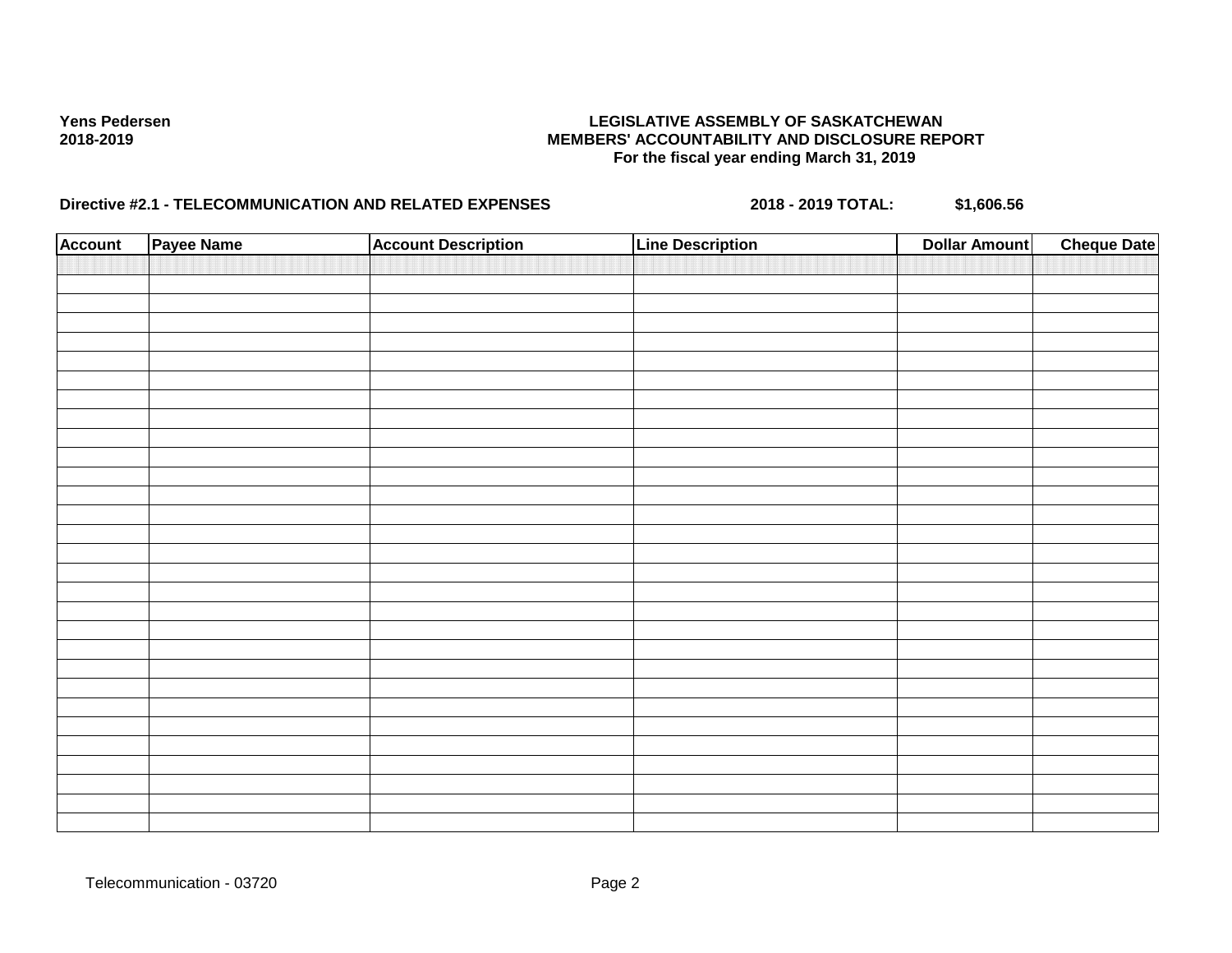| <b>Account</b> | Payee Name | <b>Account Description</b> | <b>Line Description</b> | <b>Dollar Amount</b> | <b>Cheque Date</b> |
|----------------|------------|----------------------------|-------------------------|----------------------|--------------------|
|                |            |                            |                         |                      |                    |
|                |            |                            |                         |                      |                    |
|                |            |                            |                         |                      |                    |
|                |            |                            |                         |                      |                    |
|                |            |                            |                         |                      |                    |
|                |            |                            |                         |                      |                    |
|                |            |                            |                         |                      |                    |
|                |            |                            |                         |                      |                    |
|                |            |                            |                         |                      |                    |
|                |            |                            |                         |                      |                    |
|                |            |                            |                         |                      |                    |
|                |            |                            |                         |                      |                    |
|                |            |                            |                         |                      |                    |
|                |            |                            |                         |                      |                    |
|                |            |                            |                         |                      |                    |
|                |            |                            |                         |                      |                    |
|                |            |                            |                         |                      |                    |
|                |            |                            |                         |                      |                    |
|                |            |                            |                         |                      |                    |
|                |            |                            |                         |                      |                    |
|                |            |                            |                         |                      |                    |
|                |            |                            |                         |                      |                    |
|                |            |                            |                         |                      |                    |
|                |            |                            |                         |                      |                    |
|                |            |                            |                         |                      |                    |
|                |            |                            |                         |                      |                    |
|                |            |                            |                         |                      |                    |
|                |            |                            |                         |                      |                    |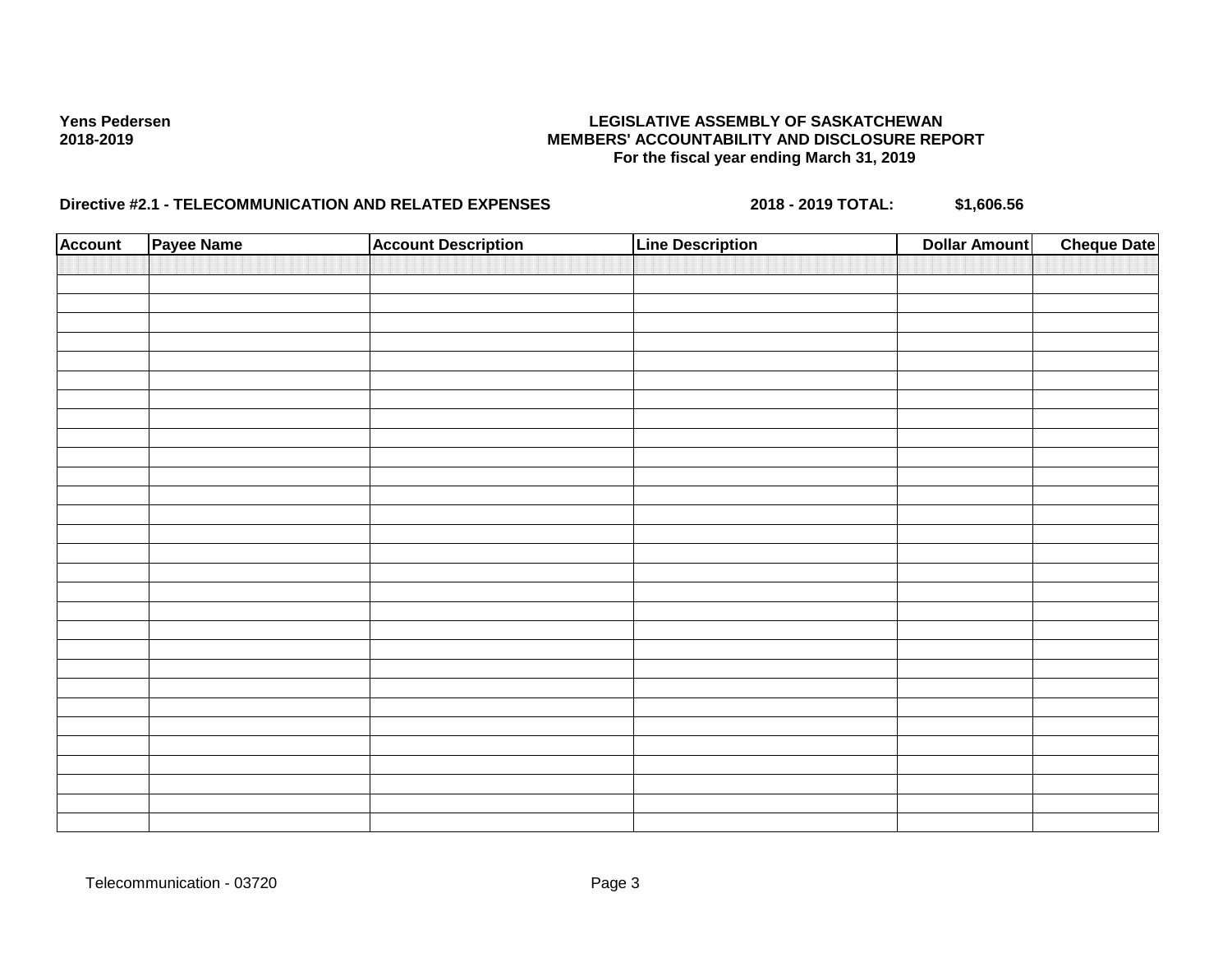| <b>Account</b> | Payee Name | <b>Account Description</b> | <b>Line Description</b> | <b>Dollar Amount</b> | <b>Cheque Date</b> |
|----------------|------------|----------------------------|-------------------------|----------------------|--------------------|
|                |            |                            |                         |                      |                    |
|                |            |                            |                         |                      |                    |
|                |            |                            |                         |                      |                    |
|                |            |                            |                         |                      |                    |
|                |            |                            |                         |                      |                    |
|                |            |                            |                         |                      |                    |
|                |            |                            |                         |                      |                    |
|                |            |                            |                         |                      |                    |
|                |            |                            |                         |                      |                    |
|                |            |                            |                         |                      |                    |
|                |            |                            |                         |                      |                    |
|                |            |                            |                         |                      |                    |
|                |            |                            |                         |                      |                    |
|                |            |                            |                         |                      |                    |
|                |            |                            |                         |                      |                    |
|                |            |                            |                         |                      |                    |
|                |            |                            |                         |                      |                    |
|                |            |                            |                         |                      |                    |
|                |            |                            |                         |                      |                    |
|                |            |                            |                         |                      |                    |
|                |            |                            |                         |                      |                    |
|                |            |                            |                         |                      |                    |
|                |            |                            |                         |                      |                    |
|                |            |                            |                         |                      |                    |
|                |            |                            |                         |                      |                    |
|                |            |                            |                         |                      |                    |
|                |            |                            |                         |                      |                    |
|                |            |                            |                         |                      |                    |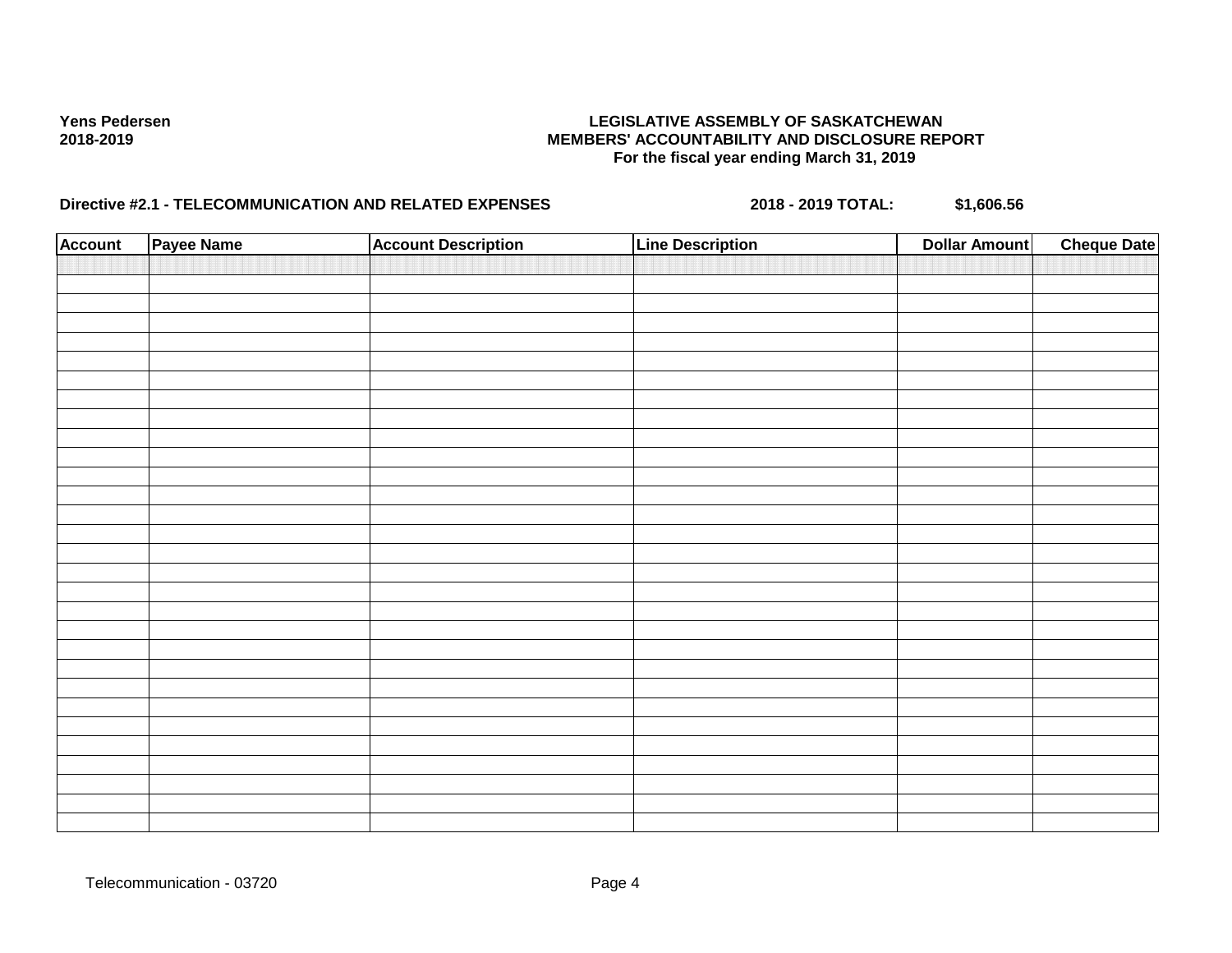| <b>Account</b> | <b>Payee Name</b> | <b>Account Description</b> | <b>Line Description</b> | <b>Dollar Amount</b> | <b>Cheque Date</b> |
|----------------|-------------------|----------------------------|-------------------------|----------------------|--------------------|
|                |                   |                            |                         |                      |                    |
|                |                   |                            |                         |                      |                    |
|                |                   |                            |                         |                      |                    |
|                |                   |                            |                         |                      |                    |
|                |                   |                            |                         |                      |                    |
|                |                   |                            |                         |                      |                    |
|                |                   |                            |                         |                      |                    |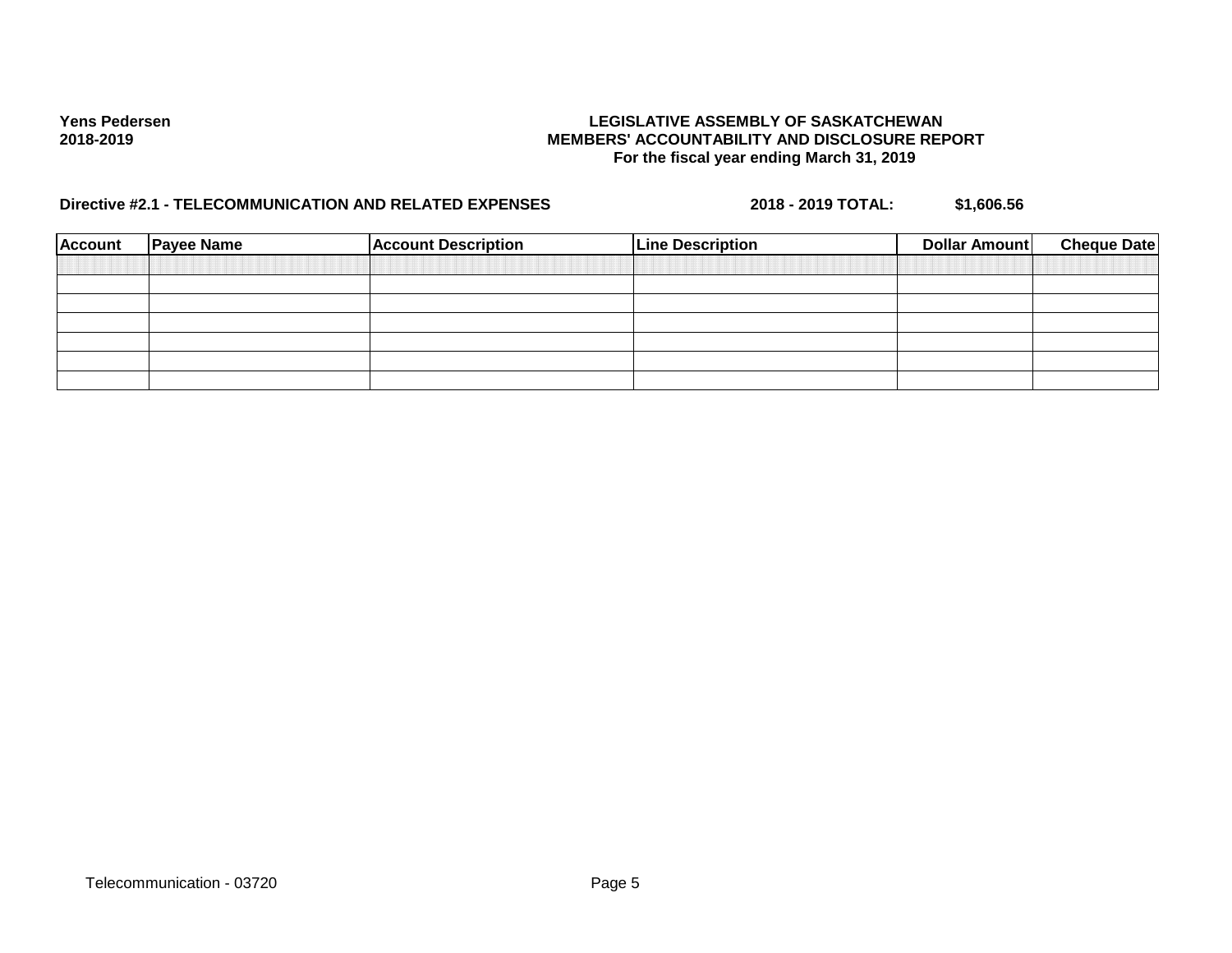### **LEGISLATIVE ASSEMBLY OF SASKATCHEWAN MEMBERS' ACCOUNTABILITY AND DISCLOSURE REPORT For the fiscal year ending March 31, 2019**

| <b>Account</b> | <b>Payee Name</b> | <b>Account Description</b> | <b>Line Description</b>                  | <b>Dollar Amount</b> | <b>Cheque Date</b> |
|----------------|-------------------|----------------------------|------------------------------------------|----------------------|--------------------|
|                |                   |                            |                                          |                      |                    |
| 541900         | PEDERSEN, YENS    | Elected Rep - Travel       | MLA TRAVEL SEPTEMBER 13 - 29, 2018       | 236.41               | 12-06-18           |
| 541900         | PEDERSEN, YENS    | Elected Rep - Travel       | MLA TRAVEL OCTOBER 1 - 25, 2018          | 844.15               | 12-06-18           |
| 541900         | PEDERSEN, YENS    | Elected Rep - Travel       | MLA TRAVEL NOVEMBER 11 - 30, 2018        | 1,323.31             | 12-06-18           |
|                |                   |                            | MLA TRAVEL OCTOBER 26 - NOVEMBER         |                      |                    |
| 541900         | PEDERSEN, YENS    | Elected Rep - Travel       | 10, 2018                                 | 1,463.32             | 12-06-18           |
|                |                   |                            | MLA TRAVEL JANUARY 14 - FEBRUARY 1,      |                      |                    |
| 541900         | PEDERSEN, YENS    | Elected Rep - Travel       | 2019                                     | 1,582.33             | 03-12-19           |
| 541900         | PEDERSEN, YENS    | Elected Rep - Travel       | MLA TRAVEL FEBRUARY 2 - MARCH 2,<br>2019 | 2,254.45             | 03-31-19           |
| 541900         | PEDERSEN, YENS    | Elected Rep - Travel       | MLA TRAVEL MARCH 7 - 24, 2019            | 2,422.71             | 03-31-19           |
| 541900         | PEDERSEN, YENS    | Elected Rep - Travel       | MLA TRAVEL MARCH 25 - 30, 2019           | 710.70               | 03-31-19           |
|                |                   |                            |                                          |                      |                    |
|                |                   |                            |                                          |                      |                    |
|                |                   |                            |                                          |                      |                    |
|                |                   |                            |                                          |                      |                    |
|                |                   |                            |                                          |                      |                    |
|                |                   |                            |                                          |                      |                    |
|                |                   |                            |                                          |                      |                    |
|                |                   |                            |                                          |                      |                    |
|                |                   |                            |                                          |                      |                    |
|                |                   |                            |                                          |                      |                    |
|                |                   |                            |                                          |                      |                    |
|                |                   |                            |                                          |                      |                    |
|                |                   |                            |                                          |                      |                    |
|                |                   |                            |                                          |                      |                    |
|                |                   |                            |                                          |                      |                    |
|                |                   |                            |                                          |                      |                    |
|                |                   |                            |                                          |                      |                    |
|                |                   |                            |                                          |                      |                    |
|                |                   |                            |                                          |                      |                    |
|                |                   |                            |                                          |                      |                    |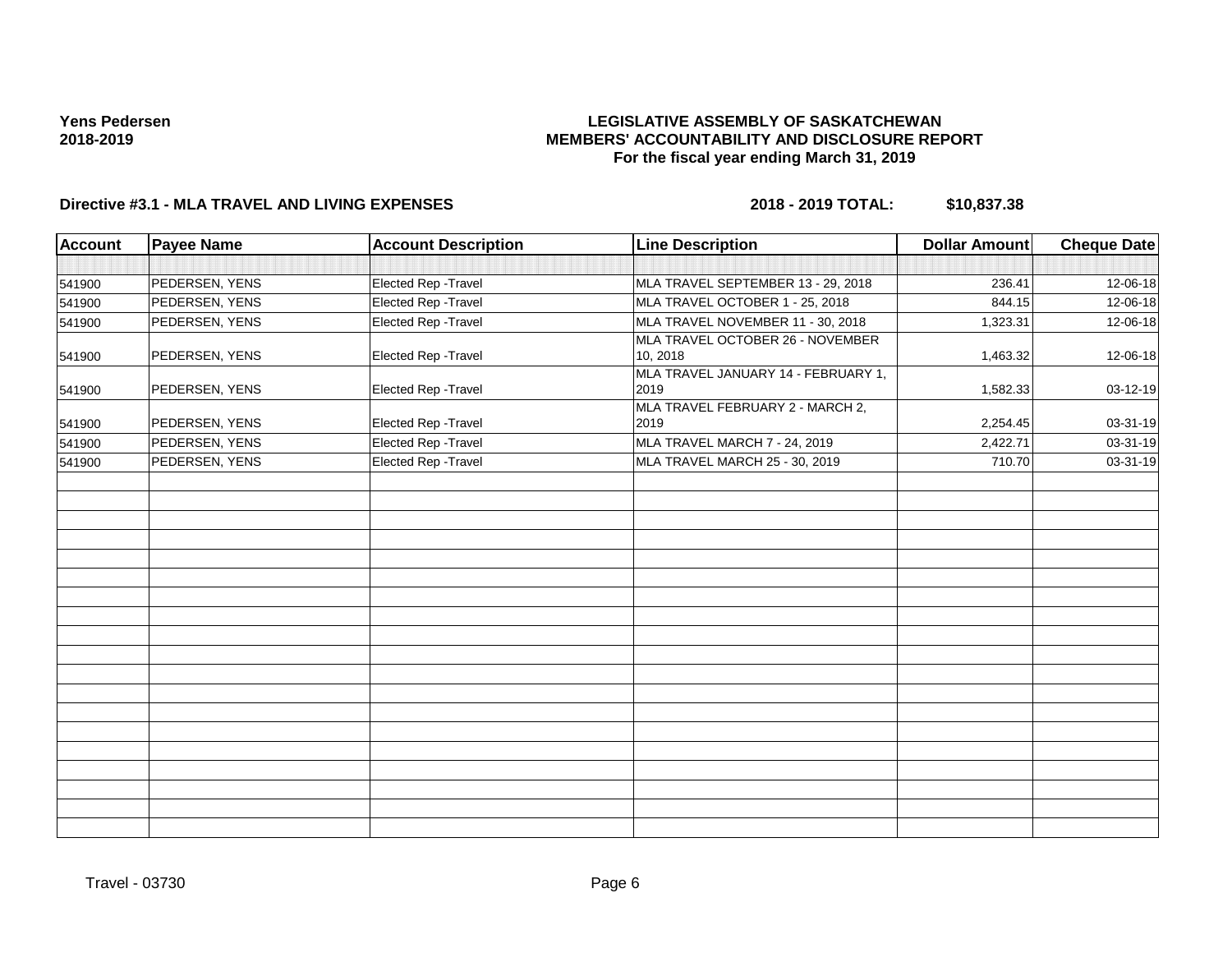### **LEGISLATIVE ASSEMBLY OF SASKATCHEWAN MEMBERS' ACCOUNTABILITY AND DISCLOSURE REPORT For the fiscal year ending March 31, 2019**

| <b>Account</b> | Payee Name | <b>Account Description</b> | <b>Line Description</b> | <b>Dollar Amount</b> | <b>Cheque Date</b> |
|----------------|------------|----------------------------|-------------------------|----------------------|--------------------|
|                |            |                            |                         |                      |                    |
|                |            |                            |                         |                      |                    |
|                |            |                            |                         |                      |                    |
|                |            |                            |                         |                      |                    |
|                |            |                            |                         |                      |                    |
|                |            |                            |                         |                      |                    |
|                |            |                            |                         |                      |                    |
|                |            |                            |                         |                      |                    |
|                |            |                            |                         |                      |                    |
|                |            |                            |                         |                      |                    |
|                |            |                            |                         |                      |                    |
|                |            |                            |                         |                      |                    |
|                |            |                            |                         |                      |                    |
|                |            |                            |                         |                      |                    |
|                |            |                            |                         |                      |                    |
|                |            |                            |                         |                      |                    |
|                |            |                            |                         |                      |                    |
|                |            |                            |                         |                      |                    |
|                |            |                            |                         |                      |                    |
|                |            |                            |                         |                      |                    |
|                |            |                            |                         |                      |                    |
|                |            |                            |                         |                      |                    |
|                |            |                            |                         |                      |                    |
|                |            |                            |                         |                      |                    |
|                |            |                            |                         |                      |                    |
|                |            |                            |                         |                      |                    |
|                |            |                            |                         |                      |                    |
|                |            |                            |                         |                      |                    |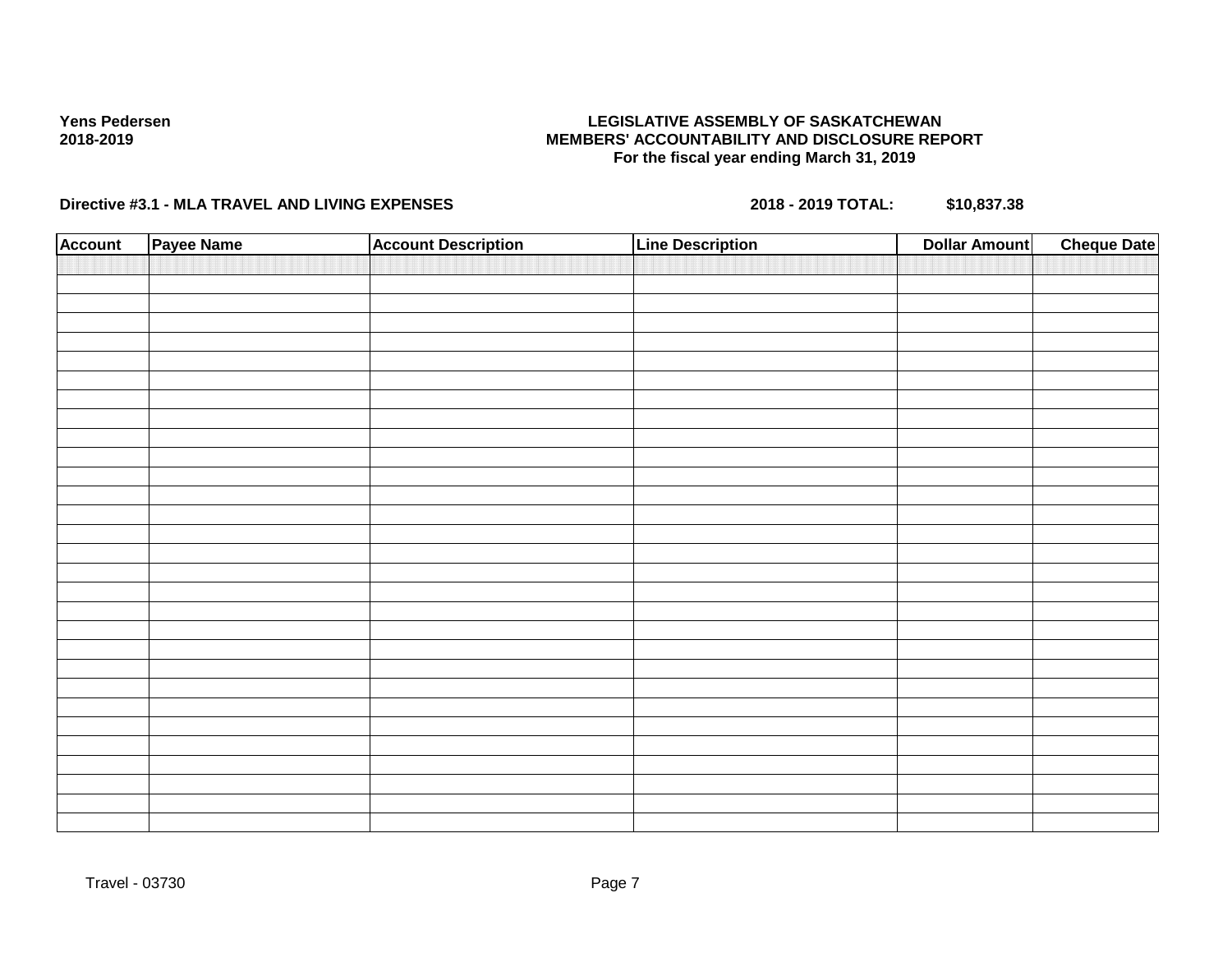### **LEGISLATIVE ASSEMBLY OF SASKATCHEWAN MEMBERS' ACCOUNTABILITY AND DISCLOSURE REPORT For the fiscal year ending March 31, 2019**

| <b>Account</b> | Payee Name | <b>Account Description</b> | <b>Line Description</b> | <b>Dollar Amount</b> | <b>Cheque Date</b> |
|----------------|------------|----------------------------|-------------------------|----------------------|--------------------|
|                |            |                            |                         |                      |                    |
|                |            |                            |                         |                      |                    |
|                |            |                            |                         |                      |                    |
|                |            |                            |                         |                      |                    |
|                |            |                            |                         |                      |                    |
|                |            |                            |                         |                      |                    |
|                |            |                            |                         |                      |                    |
|                |            |                            |                         |                      |                    |
|                |            |                            |                         |                      |                    |
|                |            |                            |                         |                      |                    |
|                |            |                            |                         |                      |                    |
|                |            |                            |                         |                      |                    |
|                |            |                            |                         |                      |                    |
|                |            |                            |                         |                      |                    |
|                |            |                            |                         |                      |                    |
|                |            |                            |                         |                      |                    |
|                |            |                            |                         |                      |                    |
|                |            |                            |                         |                      |                    |
|                |            |                            |                         |                      |                    |
|                |            |                            |                         |                      |                    |
|                |            |                            |                         |                      |                    |
|                |            |                            |                         |                      |                    |
|                |            |                            |                         |                      |                    |
|                |            |                            |                         |                      |                    |
|                |            |                            |                         |                      |                    |
|                |            |                            |                         |                      |                    |
|                |            |                            |                         |                      |                    |
|                |            |                            |                         |                      |                    |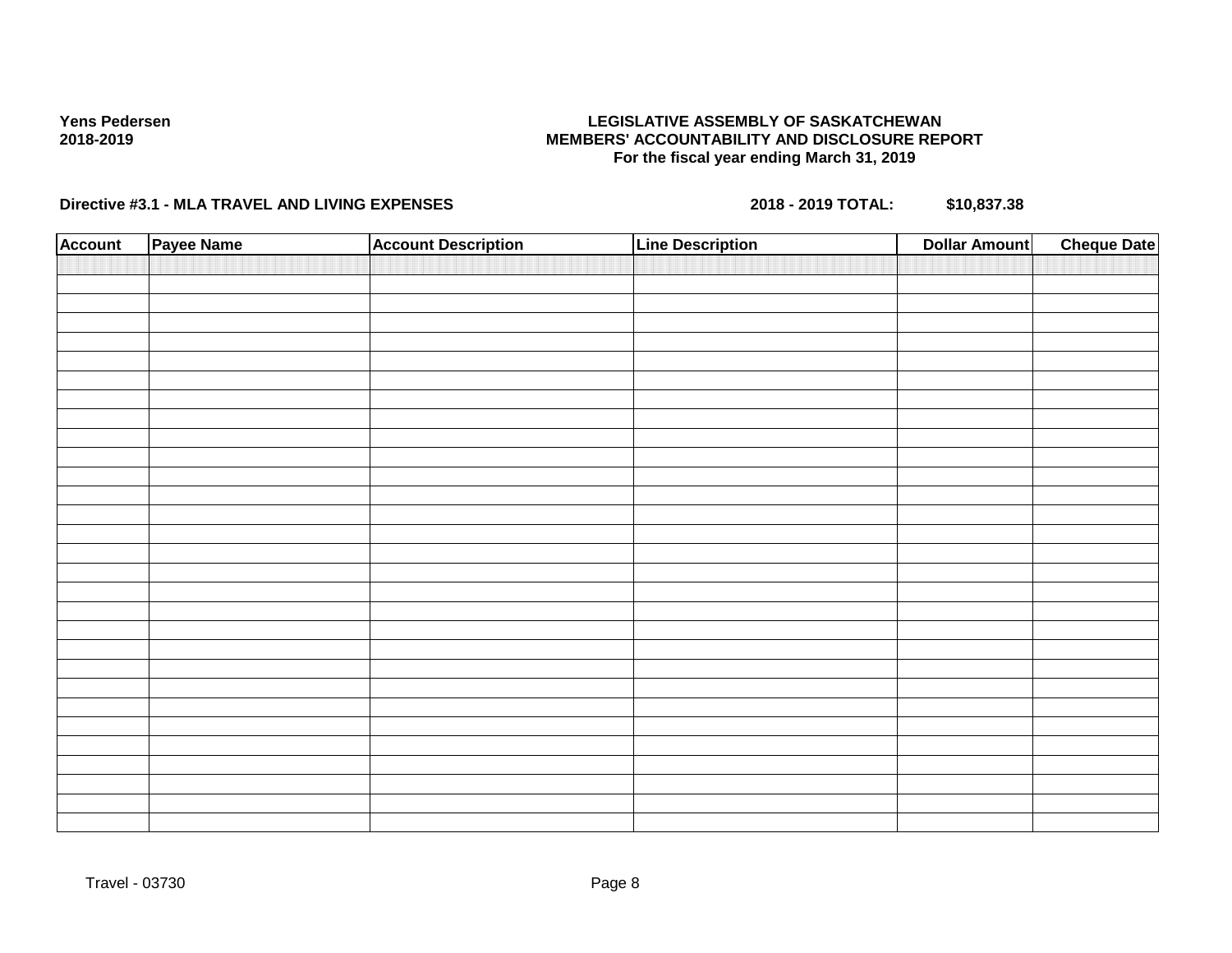### **LEGISLATIVE ASSEMBLY OF SASKATCHEWAN MEMBERS' ACCOUNTABILITY AND DISCLOSURE REPORT For the fiscal year ending March 31, 2019**

| <b>Account</b> | Payee Name | <b>Account Description</b> | <b>Line Description</b> | <b>Dollar Amount</b> | <b>Cheque Date</b> |
|----------------|------------|----------------------------|-------------------------|----------------------|--------------------|
|                |            |                            |                         |                      |                    |
|                |            |                            |                         |                      |                    |
|                |            |                            |                         |                      |                    |
|                |            |                            |                         |                      |                    |
|                |            |                            |                         |                      |                    |
|                |            |                            |                         |                      |                    |
|                |            |                            |                         |                      |                    |
|                |            |                            |                         |                      |                    |
|                |            |                            |                         |                      |                    |
|                |            |                            |                         |                      |                    |
|                |            |                            |                         |                      |                    |
|                |            |                            |                         |                      |                    |
|                |            |                            |                         |                      |                    |
|                |            |                            |                         |                      |                    |
|                |            |                            |                         |                      |                    |
|                |            |                            |                         |                      |                    |
|                |            |                            |                         |                      |                    |
|                |            |                            |                         |                      |                    |
|                |            |                            |                         |                      |                    |
|                |            |                            |                         |                      |                    |
|                |            |                            |                         |                      |                    |
|                |            |                            |                         |                      |                    |
|                |            |                            |                         |                      |                    |
|                |            |                            |                         |                      |                    |
|                |            |                            |                         |                      |                    |
|                |            |                            |                         |                      |                    |
|                |            |                            |                         |                      |                    |
|                |            |                            |                         |                      |                    |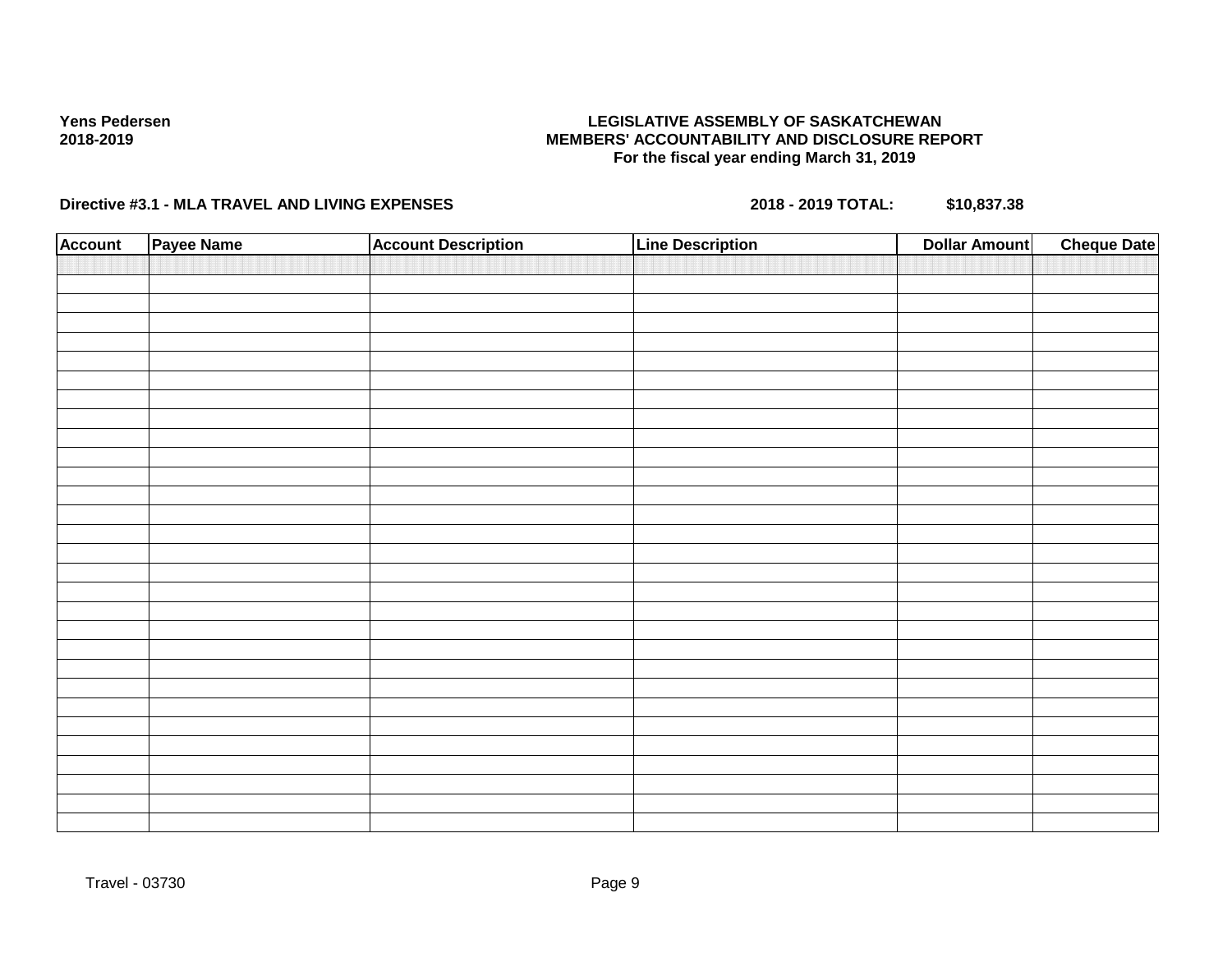### **LEGISLATIVE ASSEMBLY OF SASKATCHEWAN MEMBERS' ACCOUNTABILITY AND DISCLOSURE REPORT For the fiscal year ending March 31, 2019**

| <b>Account</b> | <b>Payee Name</b> | <b>Account Description</b> | <b>Line Description</b> | Dollar Amount | <b>Cheque Date</b> |
|----------------|-------------------|----------------------------|-------------------------|---------------|--------------------|
|                |                   |                            |                         |               |                    |
|                |                   |                            |                         |               |                    |
|                |                   |                            |                         |               |                    |
|                |                   |                            |                         |               |                    |
|                |                   |                            |                         |               |                    |
|                |                   |                            |                         |               |                    |
|                |                   |                            |                         |               |                    |
|                |                   |                            |                         |               |                    |
|                |                   |                            |                         |               |                    |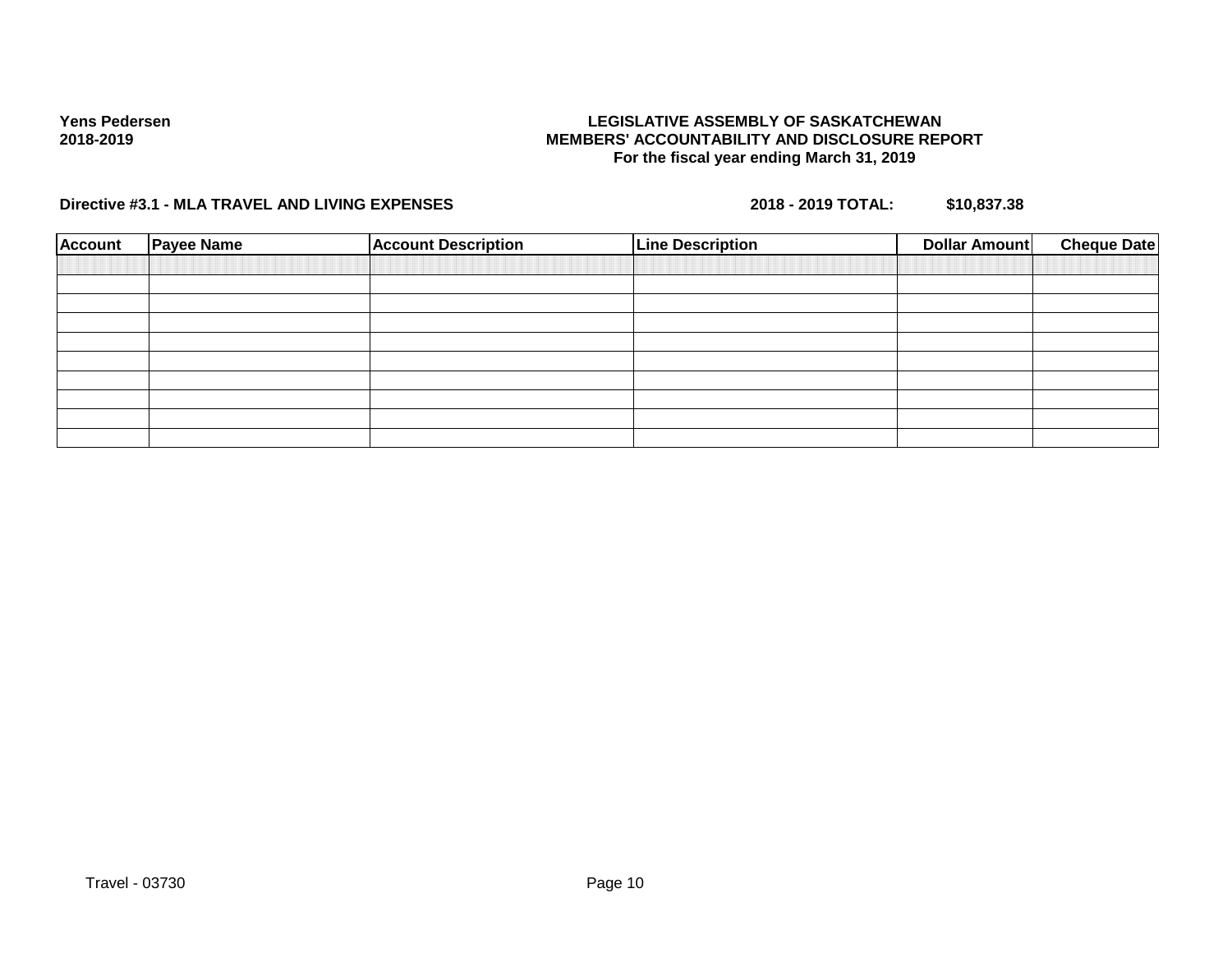### **LEGISLATIVE ASSEMBLY OF SASKATCHEWAN MEMBERS' ACCOUNTABILITY AND DISCLOSURE REPORT For the fiscal year ending March 31, 2019**

| <b>Account</b> | <b>Payee Name</b>                                   | <b>Account Description</b>                | <b>Line Description</b>                         | <b>Dollar Amount</b> | <b>Cheque Date</b> |
|----------------|-----------------------------------------------------|-------------------------------------------|-------------------------------------------------|----------------------|--------------------|
|                |                                                     |                                           |                                                 |                      |                    |
| 521372         | <b>MICHAEL BELL PHOTOGRAPHY</b>                     | Photographer's Services                   | <b>PHOTOGRAPHIC SERVICES</b>                    | 159.00               | 02-01-19           |
| 521372         | MICHAEL BELL PHOTOGRAPHY                            | Photographer's Services                   | <b>PHOTOGRAPHIC SERVICES</b>                    | 101.92               | 02-01-19           |
| 522000         | <b>MCCOR MANAGEMENT</b>                             | Rent of Ground, Buildings and Other Space | FEBRUARY 2019 MLA OFFICE RENT                   | 340.13               | $01 - 24 - 19$     |
| 522000         | <b>MCCOR MANAGEMENT</b>                             | Rent of Ground, Buildings and Other Space | MAR/19 MLA OFFICE RENT                          | 677.63               | 02-11-19           |
| 522000         | <b>MCCOR MANAGEMENT</b>                             | Rent of Ground, Buildings and Other Space | <b>RTV - YENS PEDERSEN - ELECTRICITY</b>        | $-5.00$              | 03-28-19           |
| 522000         | PEDERSEN, YENS                                      | Rent of Ground, Buildings and Other Space | <b>REIMB: MLA OFFICE RENT DEPOSIT</b>           | 990.76               | $01 - 21 - 19$     |
| 522000         | PEDERSEN, YENS                                      | Rent of Ground, Buildings and Other Space | REIMB: MEETING ROOM RENTAL                      | 161.00               | $03 - 01 - 19$     |
| 522000         | PEDERSEN, YENS                                      | Rent of Ground, Buildings and Other Space | <b>REIMB: MEETING ROOM RENTAL</b>               | 157.50               | 03-12-19           |
| 522200         | <b>TOSHIBA OF CANADA LTD.</b>                       | Rent of Photocopiers                      | <b>COPIER CHARGES</b>                           | 134.45               | 02-01-19           |
| 522200         | <b>TOSHIBA OF CANADA LTD.</b>                       | Rent of Photocopiers                      | <b>COPIER CHARGES</b>                           | 134.45               | 03-01-19           |
| 522200         | TOSHIBA OF CANADA LTD.                              | Rent of Photocopiers                      | <b>COPIER CHARGES</b>                           | 134.59               | 03-08-19           |
| 524000         | ELITE SECURITY SYSTEMS (2005)                       | Repairs                                   | SECURITY SYSTEM INSTALLATION - NO<br><b>GST</b> | 1,232.78             | 02-15-19           |
| 525000         | MINISTER OF FINANCE-MINISTRY<br>OF CENTRAL SERVICES | Postal, Courier, Freight and Related      | MAIL SERVICES MAR/19                            | 1,191.94             | 03-31-19           |
| 525000         | WESTERN LITHO PRINTERS LTD.                         | Postal, Courier, Freight and Related      | <b>CHRISTMAS CARDS - NO GST</b>                 | 577.20               | $01 - 01 - 19$     |
| 528000         | POWERLAND COMPUTERS LTD.                            | <b>Support Services</b>                   | <b>TECHNICAL SERVICE</b>                        | 21.20                | 03-01-19           |
| 528000         | <b>POWERLAND COMPUTERS LTD.</b>                     | <b>Support Services</b>                   | <b>TECHNICAL SERVICE</b>                        | 137.80               | 03-28-19           |
| 529200         | PEDERSEN, YENS                                      | <b>Professional Development</b>           | REIMB: CONFERENCE REGISTRATION                  | 130.00               | 03-01-19           |
| 530000         | <b>BELL MEDIA INC.</b>                              | <b>Communications Development Costs</b>   | ADVERTISING PRODUCTION                          | 25.00                | $01 - 01 - 19$     |
| 530500         | 101142236 SASKATCHEWAN LTD.                         | Media Placement                           | <b>ADVERTISING</b>                              | 2,200.00             | 03-01-19           |
| 530500         | 101142236 SASKATCHEWAN LTD.                         | Media Placement                           | <b>ADVERTISING</b>                              | 1,103.25             | 03-01-19           |
| 530500         | 101142236 SASKATCHEWAN LTD.                         | Media Placement                           | <b>ADVERTISING</b>                              | 770.00               | 03-01-19           |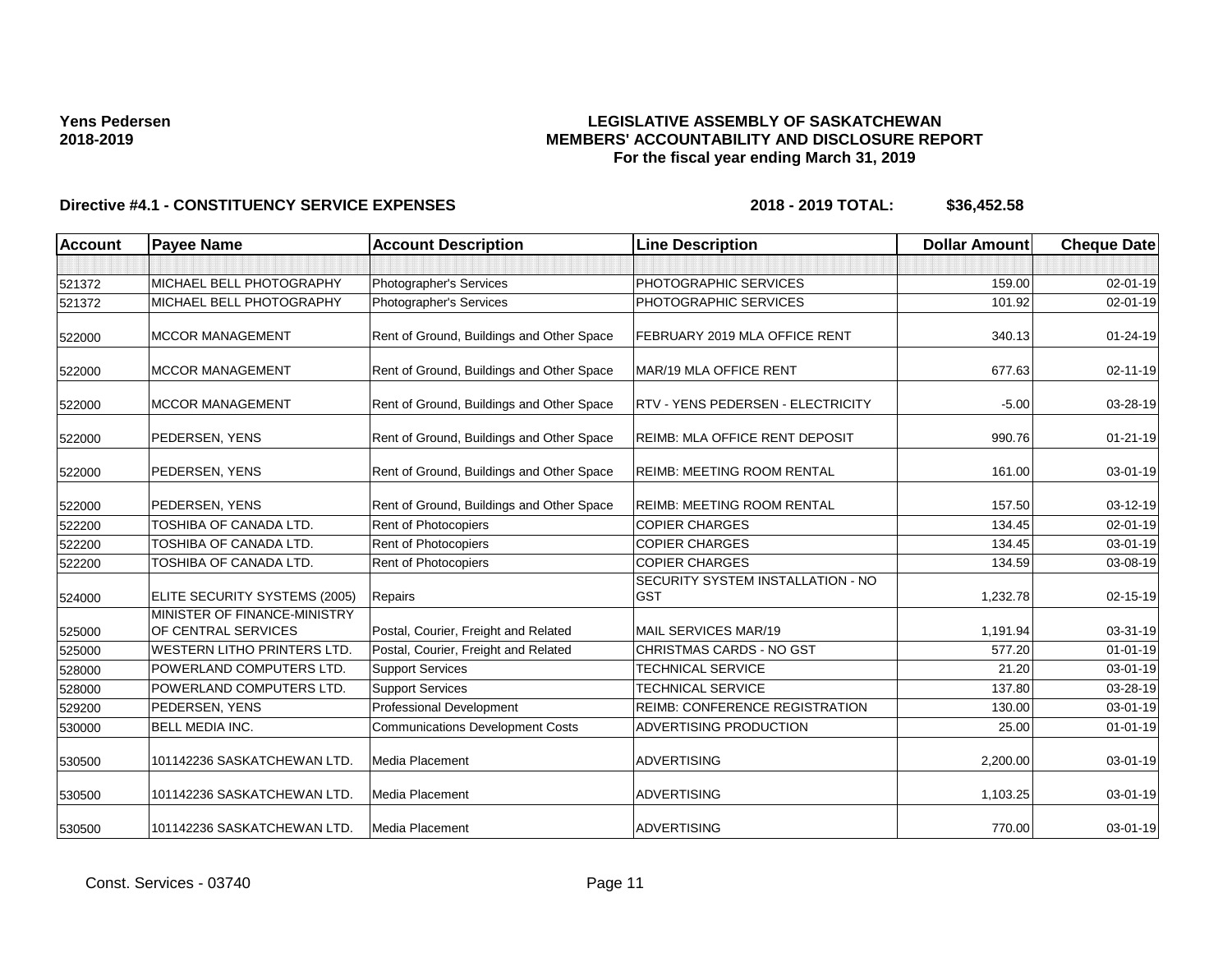### **LEGISLATIVE ASSEMBLY OF SASKATCHEWAN MEMBERS' ACCOUNTABILITY AND DISCLOSURE REPORT For the fiscal year ending March 31, 2019**

| <b>Account</b> | <b>Payee Name</b>                                                           | <b>Account Description</b> | <b>Line Description</b>                              | <b>Dollar Amount</b> | <b>Cheque Date</b> |
|----------------|-----------------------------------------------------------------------------|----------------------------|------------------------------------------------------|----------------------|--------------------|
|                |                                                                             |                            |                                                      |                      |                    |
| 530500         | <b>BELL MEDIA INC.</b>                                                      | <b>Media Placement</b>     | <b>ADVERTISING</b>                                   | 190.00               | $01 - 01 - 19$     |
| 530500         | <b>CLASSIC SIGNS</b>                                                        | <b>Media Placement</b>     | <b>ADVERTISING</b>                                   | 675.00               | $01 - 01 - 19$     |
| 530500         | <b>CLASSIC SIGNS</b>                                                        | Media Placement            | <b>ADVERTISING</b>                                   | 675.00               | $01 - 01 - 19$     |
| 530500         | <b>CLASSIC SIGNS</b>                                                        | Media Placement            | ADVERTISING - NO GST                                 | 340.00               | 03-12-19           |
| 530500         | <b>DEWDNEY EAST COMMUNITY</b><br><b>ASSOCIATION</b>                         | Media Placement            | <b>ADVERTISING</b>                                   | 50.00                | $01 - 01 - 19$     |
| 530500         | MOOSE JAW EXPRESS.COM                                                       | Media Placement            | <b>ADVERTISING</b>                                   | 61.16                | $02 - 01 - 19$     |
| 530500         | <b>NEW DEMOCRATIC PARTY</b><br><b>CAUCUS</b><br><b>NEW DEMOCRATIC PARTY</b> | Media Placement            | <b>ADVERTISING</b>                                   | 3,923.40             | 03-31-19           |
| 530500         | <b>CAUCUS</b>                                                               | Media Placement            | <b>ADVERTISING</b>                                   | 6,076.60             | 03-31-19           |
| 530500         | PEDERSEN, YENS                                                              | Media Placement            | <b>REIMB: ADVERTISING</b>                            | 100.00               | 03-31-19           |
| 530500         | <b>PNG PRAIRIE NEWSPAPER GROUP Media Placement</b>                          |                            | <b>ADVERTISING - NO GST</b>                          | 268.80               | 02-01-19           |
| 530500         | <b>PNG PRAIRIE NEWSPAPER GROUP Media Placement</b>                          |                            | ADVERTISING - NO GST                                 | 272.16               | 03-01-19           |
| 530500         | <b>PNG PRAIRIE NEWSPAPER GROUP Media Placement</b>                          |                            | <b>ADVERTISING</b>                                   | 665.28               | 03-20-19           |
| 530500         | POSTMEDIA NETWORK INC.                                                      | Media Placement            | ADVERTISING - NO GST                                 | 8.08                 | 03-01-19           |
| 530500         | POSTMEDIA NETWORK INC.                                                      | Media Placement            | <b>ADVERTISING - NO GST</b>                          | 32.31                | 03-01-19           |
| 530500         | PRAIRIE DOG MAGAZINE                                                        | Media Placement            | <b>ADVERTISING</b>                                   | 109.80               | 12-20-18           |
| 530500         | RAWLCO RADIO LTD.                                                           | Media Placement            | <b>ADVERTISING</b>                                   | 926.75               | 03-18-19           |
| 530500         | ROYAL CANADIAN LEGION<br>SASKATCHEWAN COMMAND                               | Media Placement            | <b>ADVERTISING</b>                                   | 76.56                | $03 - 12 - 19$     |
| 530500         | <b>SPRING FREE FROM RACISM</b>                                              | Media Placement            | <b>ADVERTISING</b>                                   | 100.00               | 03-24-19           |
| 530500         | <b>SUDDENLY SASKATCHEWAN</b><br><b>MAGAZINE</b>                             | Media Placement            | <b>ADVERTISING</b>                                   | 30.00                | 03-01-19           |
| 530500         | <b>WATROUS MANITOU</b>                                                      | Media Placement            | <b>ADVERTISING - NO GST</b>                          | 75.60                | 03-11-19           |
| 530500         | <b>WATROUS MANITOU</b>                                                      | Media Placement            | ADVERTISING - NO GST                                 | 54.00                | 03-11-19           |
| 530800         | <b>PRINTWEST</b>                                                            | Publications               | <b>BROCHURES</b>                                     | 1,380.78             | 03-29-19           |
| 530900         | PEDERSEN, YENS                                                              | <b>Promotional Items</b>   | <b>REIMB: BANNERSTANDS/PROVINCIAL</b><br><b>PINS</b> | 251.75               | 03-28-19           |
| 530900         | <b>WESTERN LITHO PRINTERS LTD.</b>                                          | <b>Promotional Items</b>   | <b>CHRISTMAS CARDS - NO GST</b>                      | 1,009.12             | $01 - 01 - 19$     |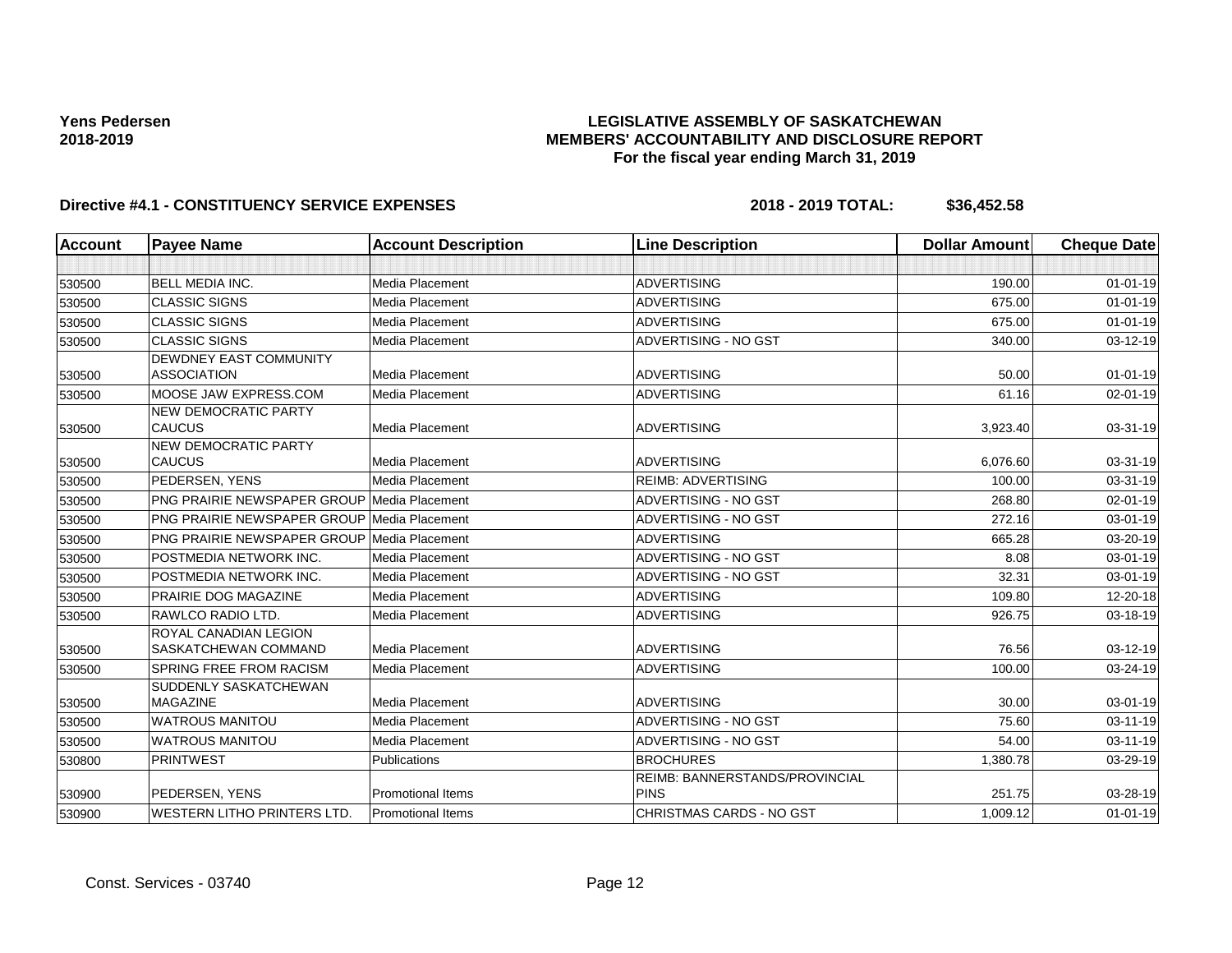### **LEGISLATIVE ASSEMBLY OF SASKATCHEWAN MEMBERS' ACCOUNTABILITY AND DISCLOSURE REPORT For the fiscal year ending March 31, 2019**

| <b>Account</b> | <b>Payee Name</b>              | <b>Account Description</b>           | <b>Line Description</b>            | <b>Dollar Amount</b> | <b>Cheque Date</b> |
|----------------|--------------------------------|--------------------------------------|------------------------------------|----------------------|--------------------|
|                |                                |                                      |                                    |                      |                    |
| 542000         | FEDLER, MATTHEW                | Travel                               | C.A. TRAVEL MARCH 16/17, 2019      | 234.79               | 03-17-19           |
| 550100         | ALLIED PRINTERS & PROMOTIONS   | <b>Printed Forms</b>                 | <b>BUSINESS CARDS - NO GST</b>     | 100.70               | $02 - 01 - 19$     |
| 550100         | ALLIED PRINTERS & PROMOTIONS   | <b>Printed Forms</b>                 | <b>BUSINESS CARDS - NO GST</b>     | 100.70               | 03-01-19           |
| 550200         | <b>PRINTWEST</b>               | Books, Mags and Ref Materials        | <b>MAPS</b>                        | 77.38                | 03-27-19           |
| 555000         | <b>BARKER'S TROPHIES</b>       | Other Material and Supplies          | <b>NAME TAGS</b>                   | 18.97                | 03-01-19           |
| 555000         | <b>COLONY COFFEE &amp; TEA</b> | Other Material and Supplies          | MISC OFFICE SUPPLIES               | 360.75               | 03-21-19           |
| 555000         | <b>COLONY COFFEE &amp; TEA</b> | <b>Other Material and Supplies</b>   | MISC OFFICE SUPPLIES               | 301.50               | 03-22-19           |
| 555000         | <b>PEDERSEN, YENS</b>          | Other Material and Supplies          | <b>REIMB: MISC OFFICE SUPPLIES</b> | 450.81               | 03-30-19           |
| 555000         | <b>SUPREME BASICS</b>          | Other Material and Supplies          | <b>OFFICE SUPPLIES</b>             | 2,457.22             | 03-01-19           |
| 555000         | <b>SUPREME BASICS</b>          | Other Material and Supplies          | OFFICE SUPPLIES                    | 26.49                | 03-15-19           |
| 564300         | <b>PEDERSEN, YENS</b>          | Computer Hardware - Exp.             | REIMB: BLUETOOTH EARPIECE          | 74.39                | 03-28-19           |
| 564300         | POWERLAND COMPUTERS LTD.       | Computer Hardware - Exp.             | LAPTOP/IPAD                        | 2,494.19             | 03-28-19           |
| 564600         | NETFORE SYSTEMS INC.           | Computer Software - Exp              | <b>SOFTWARE SUBSCRIPTION</b>       | 2,000.00             | 12-01-18           |
| 565200         | PEDERSEN, YENS                 | Office Furniture and Equipment - Exp | <b>REIMB: MICROWAVE/FRIDGE</b>     | 377.34               | 02-16-19           |
| 565200         | PEDERSEN, YENS                 | Office Furniture and Equipment - Exp | <b>REIMB: BANNERSTANDS</b>         | 399.60               | 03-28-19           |
| 588950         |                                |                                      | PREPAID EXPENSE ADJUSTMENT         | $-750.00$            | 03-11-19           |
|                |                                |                                      |                                    |                      |                    |
|                |                                |                                      |                                    |                      |                    |
|                |                                |                                      |                                    |                      |                    |
|                |                                |                                      |                                    |                      |                    |
|                |                                |                                      |                                    |                      |                    |
|                |                                |                                      |                                    |                      |                    |
|                |                                |                                      |                                    |                      |                    |
|                |                                |                                      |                                    |                      |                    |
|                |                                |                                      |                                    |                      |                    |
|                |                                |                                      |                                    |                      |                    |
|                |                                |                                      |                                    |                      |                    |
|                |                                |                                      |                                    |                      |                    |
|                |                                |                                      |                                    |                      |                    |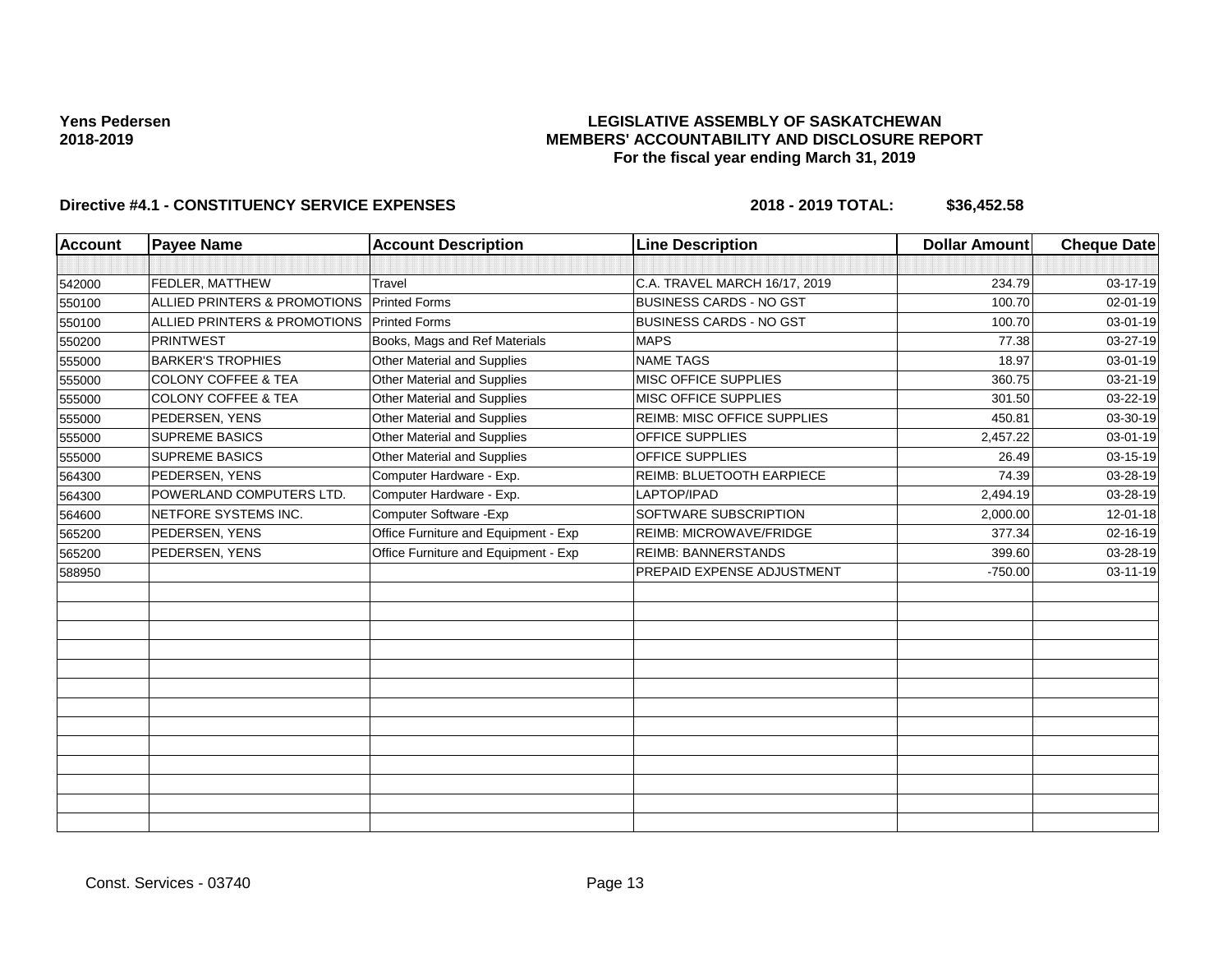### **LEGISLATIVE ASSEMBLY OF SASKATCHEWAN MEMBERS' ACCOUNTABILITY AND DISCLOSURE REPORT For the fiscal year ending March 31, 2019**

| <b>Account</b> | Payee Name | <b>Account Description</b> | <b>Line Description</b> | <b>Dollar Amount</b> | <b>Cheque Date</b> |
|----------------|------------|----------------------------|-------------------------|----------------------|--------------------|
|                |            |                            |                         |                      |                    |
|                |            |                            |                         |                      |                    |
|                |            |                            |                         |                      |                    |
|                |            |                            |                         |                      |                    |
|                |            |                            |                         |                      |                    |
|                |            |                            |                         |                      |                    |
|                |            |                            |                         |                      |                    |
|                |            |                            |                         |                      |                    |
|                |            |                            |                         |                      |                    |
|                |            |                            |                         |                      |                    |
|                |            |                            |                         |                      |                    |
|                |            |                            |                         |                      |                    |
|                |            |                            |                         |                      |                    |
|                |            |                            |                         |                      |                    |
|                |            |                            |                         |                      |                    |
|                |            |                            |                         |                      |                    |
|                |            |                            |                         |                      |                    |
|                |            |                            |                         |                      |                    |
|                |            |                            |                         |                      |                    |
|                |            |                            |                         |                      |                    |
|                |            |                            |                         |                      |                    |
|                |            |                            |                         |                      |                    |
|                |            |                            |                         |                      |                    |
|                |            |                            |                         |                      |                    |
|                |            |                            |                         |                      |                    |
|                |            |                            |                         |                      |                    |
|                |            |                            |                         |                      |                    |
|                |            |                            |                         |                      |                    |
|                |            |                            |                         |                      |                    |
|                |            |                            |                         |                      |                    |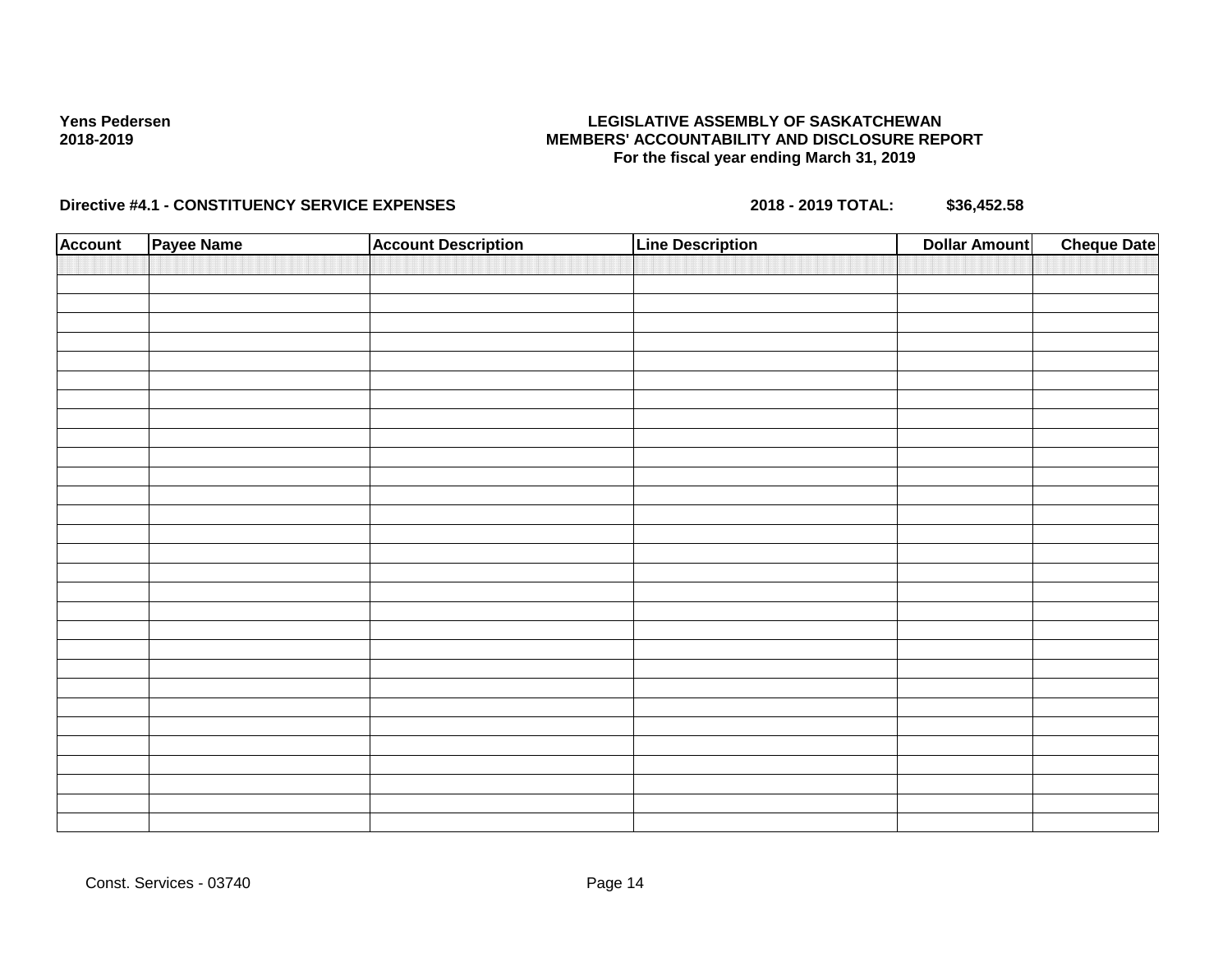### **LEGISLATIVE ASSEMBLY OF SASKATCHEWAN MEMBERS' ACCOUNTABILITY AND DISCLOSURE REPORT For the fiscal year ending March 31, 2019**

| <b>Account</b> | Payee Name | <b>Account Description</b> | <b>Line Description</b> | <b>Dollar Amount</b> | <b>Cheque Date</b> |
|----------------|------------|----------------------------|-------------------------|----------------------|--------------------|
|                |            |                            |                         |                      |                    |
|                |            |                            |                         |                      |                    |
|                |            |                            |                         |                      |                    |
|                |            |                            |                         |                      |                    |
|                |            |                            |                         |                      |                    |
|                |            |                            |                         |                      |                    |
|                |            |                            |                         |                      |                    |
|                |            |                            |                         |                      |                    |
|                |            |                            |                         |                      |                    |
|                |            |                            |                         |                      |                    |
|                |            |                            |                         |                      |                    |
|                |            |                            |                         |                      |                    |
|                |            |                            |                         |                      |                    |
|                |            |                            |                         |                      |                    |
|                |            |                            |                         |                      |                    |
|                |            |                            |                         |                      |                    |
|                |            |                            |                         |                      |                    |
|                |            |                            |                         |                      |                    |
|                |            |                            |                         |                      |                    |
|                |            |                            |                         |                      |                    |
|                |            |                            |                         |                      |                    |
|                |            |                            |                         |                      |                    |
|                |            |                            |                         |                      |                    |
|                |            |                            |                         |                      |                    |
|                |            |                            |                         |                      |                    |
|                |            |                            |                         |                      |                    |
|                |            |                            |                         |                      |                    |
|                |            |                            |                         |                      |                    |
|                |            |                            |                         |                      |                    |
|                |            |                            |                         |                      |                    |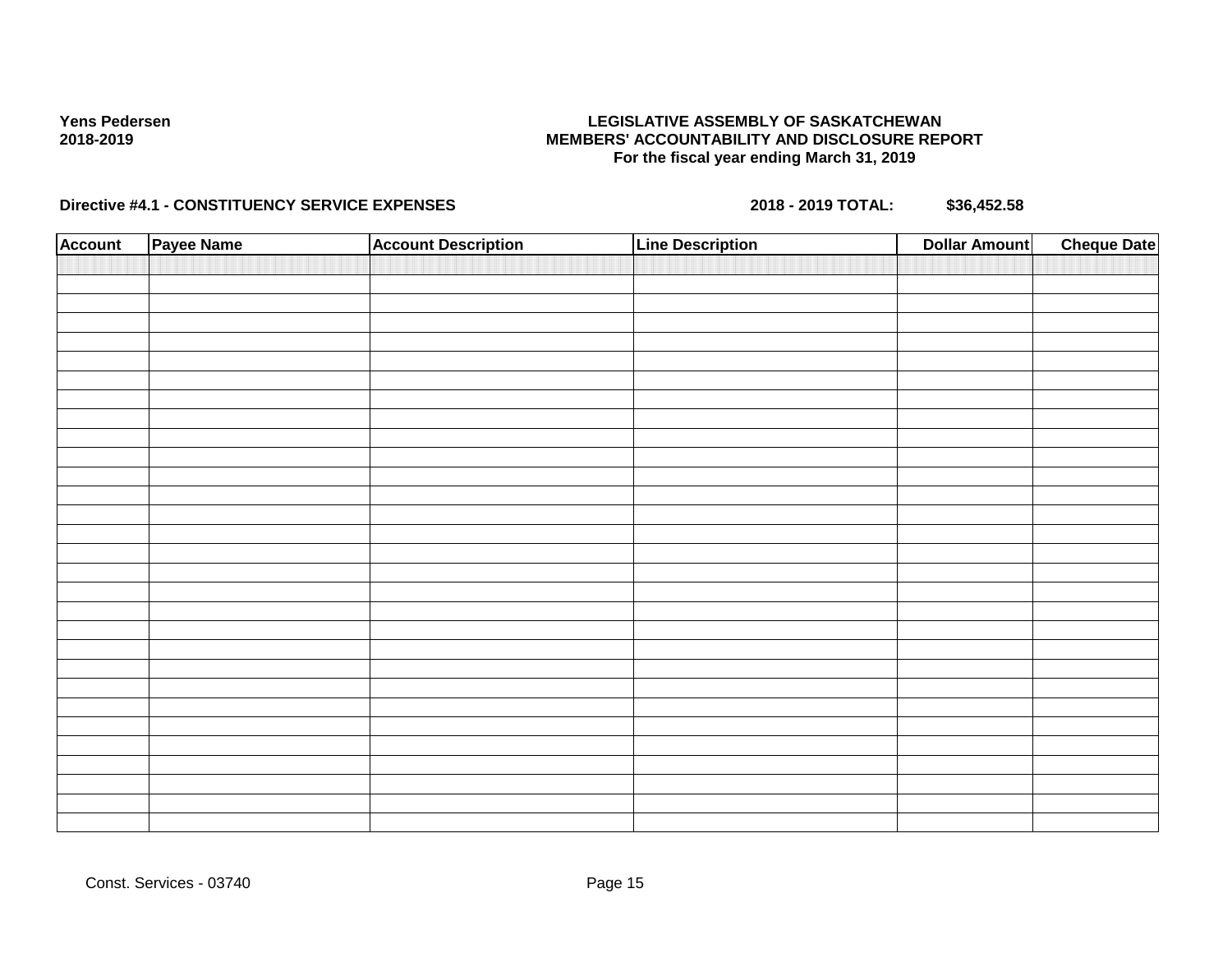### **LEGISLATIVE ASSEMBLY OF SASKATCHEWAN MEMBERS' ACCOUNTABILITY AND DISCLOSURE REPORT For the fiscal year ending March 31, 2019**

| <b>Account</b> | Payee Name | <b>Account Description</b> | <b>Line Description</b> | <b>Dollar Amount</b> | <b>Cheque Date</b> |
|----------------|------------|----------------------------|-------------------------|----------------------|--------------------|
|                |            |                            |                         |                      |                    |
|                |            |                            |                         |                      |                    |
|                |            |                            |                         |                      |                    |
|                |            |                            |                         |                      |                    |
|                |            |                            |                         |                      |                    |
|                |            |                            |                         |                      |                    |
|                |            |                            |                         |                      |                    |
|                |            |                            |                         |                      |                    |
|                |            |                            |                         |                      |                    |
|                |            |                            |                         |                      |                    |
|                |            |                            |                         |                      |                    |
|                |            |                            |                         |                      |                    |
|                |            |                            |                         |                      |                    |
|                |            |                            |                         |                      |                    |
|                |            |                            |                         |                      |                    |
|                |            |                            |                         |                      |                    |
|                |            |                            |                         |                      |                    |
|                |            |                            |                         |                      |                    |
|                |            |                            |                         |                      |                    |
|                |            |                            |                         |                      |                    |
|                |            |                            |                         |                      |                    |
|                |            |                            |                         |                      |                    |
|                |            |                            |                         |                      |                    |
|                |            |                            |                         |                      |                    |
|                |            |                            |                         |                      |                    |
|                |            |                            |                         |                      |                    |
|                |            |                            |                         |                      |                    |
|                |            |                            |                         |                      |                    |
|                |            |                            |                         |                      |                    |
|                |            |                            |                         |                      |                    |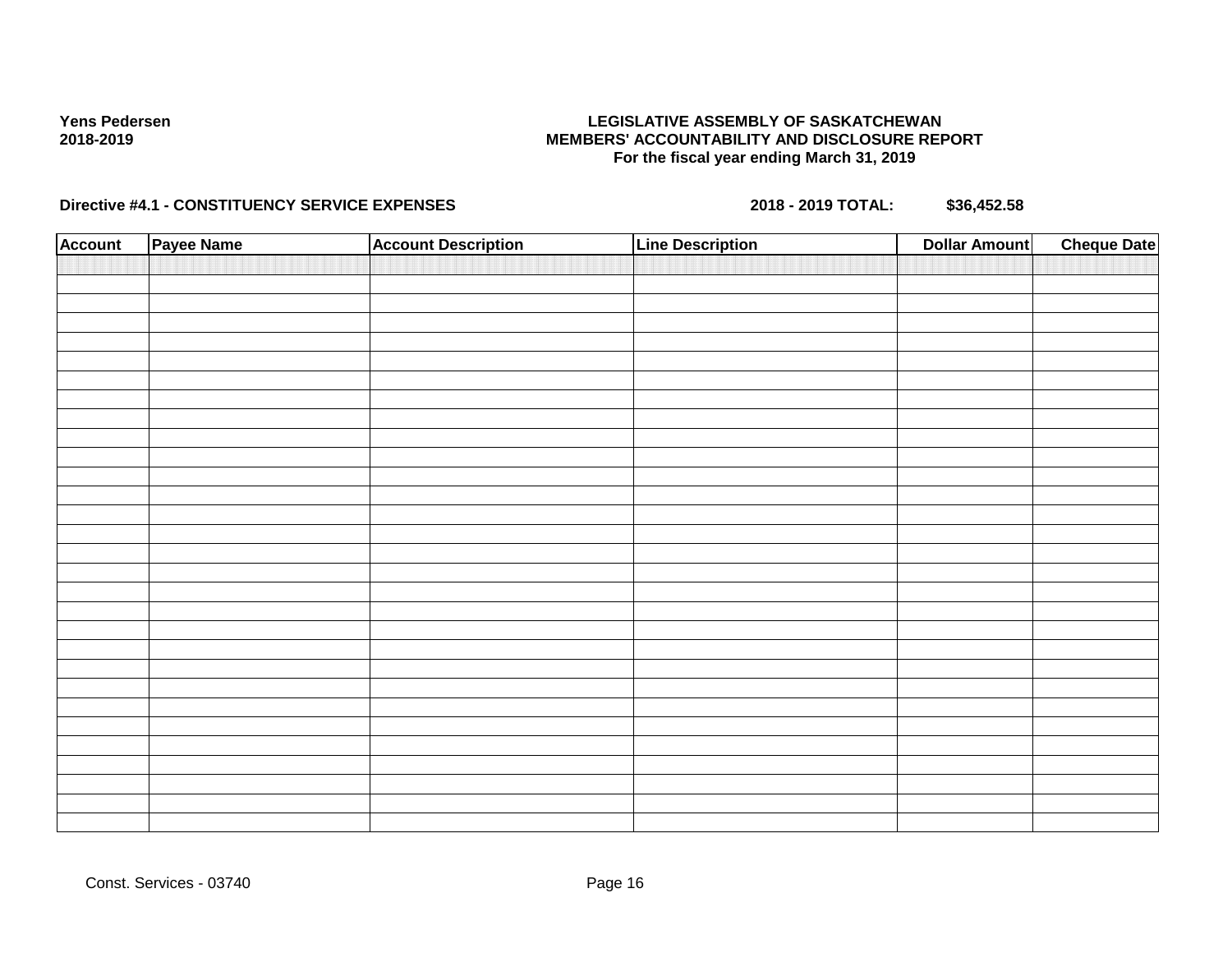### **LEGISLATIVE ASSEMBLY OF SASKATCHEWAN MEMBERS' ACCOUNTABILITY AND DISCLOSURE REPORT For the fiscal year ending March 31, 2019**

| <b>Account</b> | Payee Name | <b>Account Description</b> | <b>Line Description</b> | <b>Dollar Amount</b> | <b>Cheque Date</b> |
|----------------|------------|----------------------------|-------------------------|----------------------|--------------------|
|                |            |                            |                         |                      |                    |
|                |            |                            |                         |                      |                    |
|                |            |                            |                         |                      |                    |
|                |            |                            |                         |                      |                    |
|                |            |                            |                         |                      |                    |
|                |            |                            |                         |                      |                    |
|                |            |                            |                         |                      |                    |
|                |            |                            |                         |                      |                    |
|                |            |                            |                         |                      |                    |
|                |            |                            |                         |                      |                    |
|                |            |                            |                         |                      |                    |
|                |            |                            |                         |                      |                    |
|                |            |                            |                         |                      |                    |
|                |            |                            |                         |                      |                    |
|                |            |                            |                         |                      |                    |
|                |            |                            |                         |                      |                    |
|                |            |                            |                         |                      |                    |
|                |            |                            |                         |                      |                    |
|                |            |                            |                         |                      |                    |
|                |            |                            |                         |                      |                    |
|                |            |                            |                         |                      |                    |
|                |            |                            |                         |                      |                    |
|                |            |                            |                         |                      |                    |
|                |            |                            |                         |                      |                    |
|                |            |                            |                         |                      |                    |
|                |            |                            |                         |                      |                    |
|                |            |                            |                         |                      |                    |
|                |            |                            |                         |                      |                    |
|                |            |                            |                         |                      |                    |
|                |            |                            |                         |                      |                    |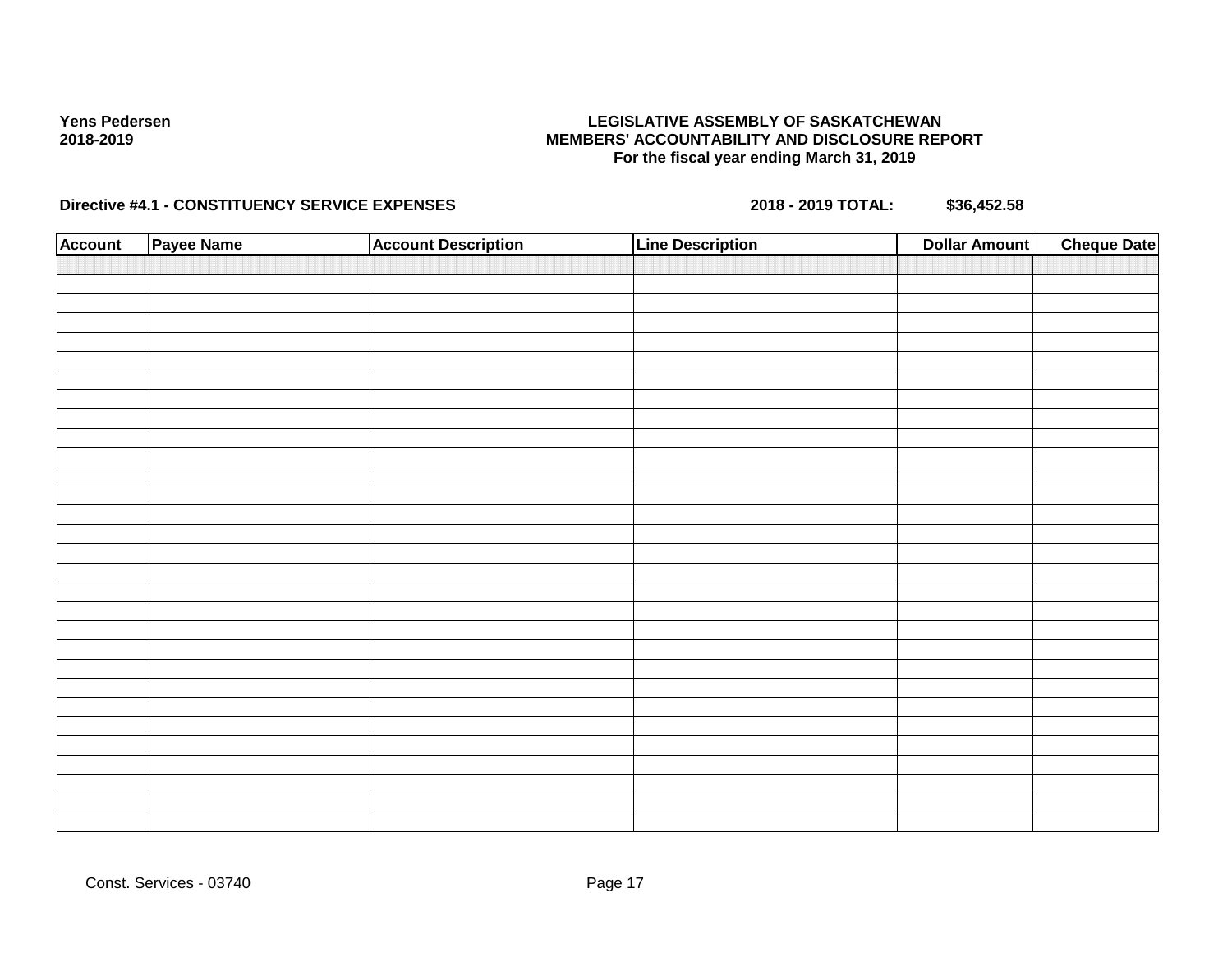### **LEGISLATIVE ASSEMBLY OF SASKATCHEWAN MEMBERS' ACCOUNTABILITY AND DISCLOSURE REPORT For the fiscal year ending March 31, 2019**

| <b>Account</b> | <b>Payee Name</b> | <b>Account Description</b> | <b>Line Description</b> | Dollar Amount | <b>Cheque Date</b> |
|----------------|-------------------|----------------------------|-------------------------|---------------|--------------------|
|                |                   |                            |                         |               |                    |
|                |                   |                            |                         |               |                    |
|                |                   |                            |                         |               |                    |
|                |                   |                            |                         |               |                    |
|                |                   |                            |                         |               |                    |
|                |                   |                            |                         |               |                    |
|                |                   |                            |                         |               |                    |
|                |                   |                            |                         |               |                    |
|                |                   |                            |                         |               |                    |
|                |                   |                            |                         |               |                    |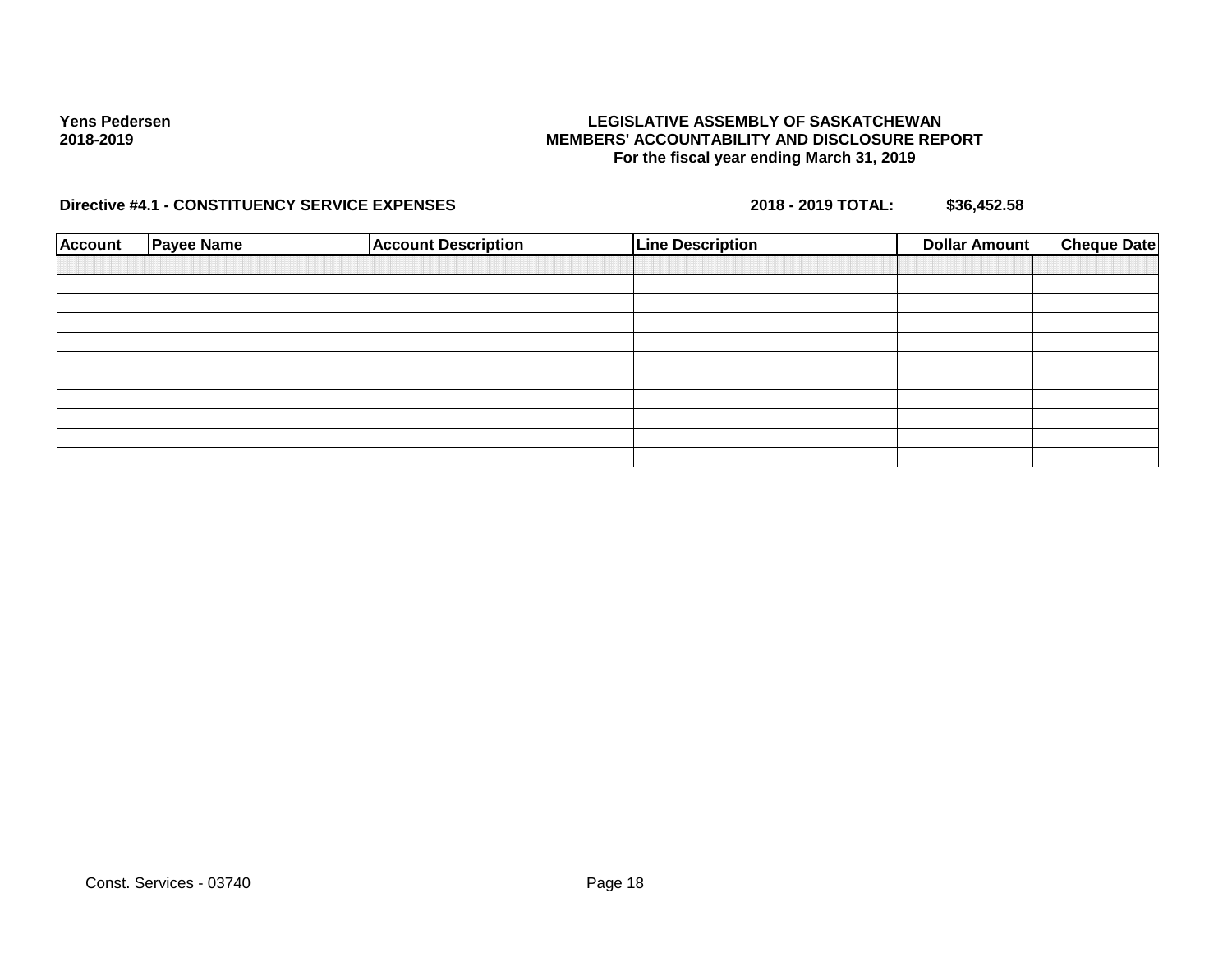# **LEGISLATIVE ASSEMBLY OF SASKATCHEWAN MEMBERS' ACCOUNTABILITY AND DISCLOSURE REPORT For the fiscal year ending March 31, 2019**

| <b>Account</b> | <b>Payee Name</b> | <b>Account Description</b>                    | <b>Dollar Amount</b> | <b>Cheque Date</b> |
|----------------|-------------------|-----------------------------------------------|----------------------|--------------------|
|                |                   |                                               |                      |                    |
| 513000         | BEAUDRY, MORGAN A | Out-of-Scope Permanent                        | 1,624.49             | 12-27-18           |
| 513000         | BEAUDRY, MORGAN A | Out-of-Scope Permanent                        | 2,030.62             | 01-09-19           |
| 513000         | BEAUDRY, MORGAN A | Out-of-Scope Permanent                        | 2,030.62             | 01-23-19           |
| 513000         | BEAUDRY, MORGAN A | Out-of-Scope Permanent                        | 1,421.43             | 02-06-19           |
| 513000         | BEAUDRY, MORGAN A | Out-of-Scope Permanent                        | 1827.55              | 02-20-19           |
| 513000         | BEAUDRY, MORGAN A | Out-of-Scope Permanent                        | 2,030.62             | 03-06-19           |
| 513000         | BEAUDRY, MORGAN A | Out-of-Scope Permanent                        | 2,030.62             | 03-20-19           |
| 513000         | BEAUDRY, MORGAN A | Out-of-Scope Permanent                        | 2,030.62             | 04-03-19           |
| 514000         | FEDLER, MATTHEW   | Casual/Term                                   | 490.73               | 04-03-19           |
| 519900         | None (Default)    | Change in Y/E Accrued Empl Leave Entitlements | 1,028.00             | 04-08-19           |
|                |                   |                                               |                      |                    |
|                |                   |                                               |                      |                    |
|                |                   |                                               |                      |                    |
|                |                   |                                               |                      |                    |
|                |                   |                                               |                      |                    |
|                |                   |                                               |                      |                    |
|                |                   |                                               |                      |                    |
|                |                   |                                               |                      |                    |
|                |                   |                                               |                      |                    |
|                |                   |                                               |                      |                    |
|                |                   |                                               |                      |                    |
|                |                   |                                               |                      |                    |
|                |                   |                                               |                      |                    |
|                |                   |                                               |                      |                    |
|                |                   |                                               |                      |                    |
|                |                   |                                               |                      |                    |
|                |                   |                                               |                      |                    |
|                |                   |                                               |                      |                    |
|                |                   |                                               |                      |                    |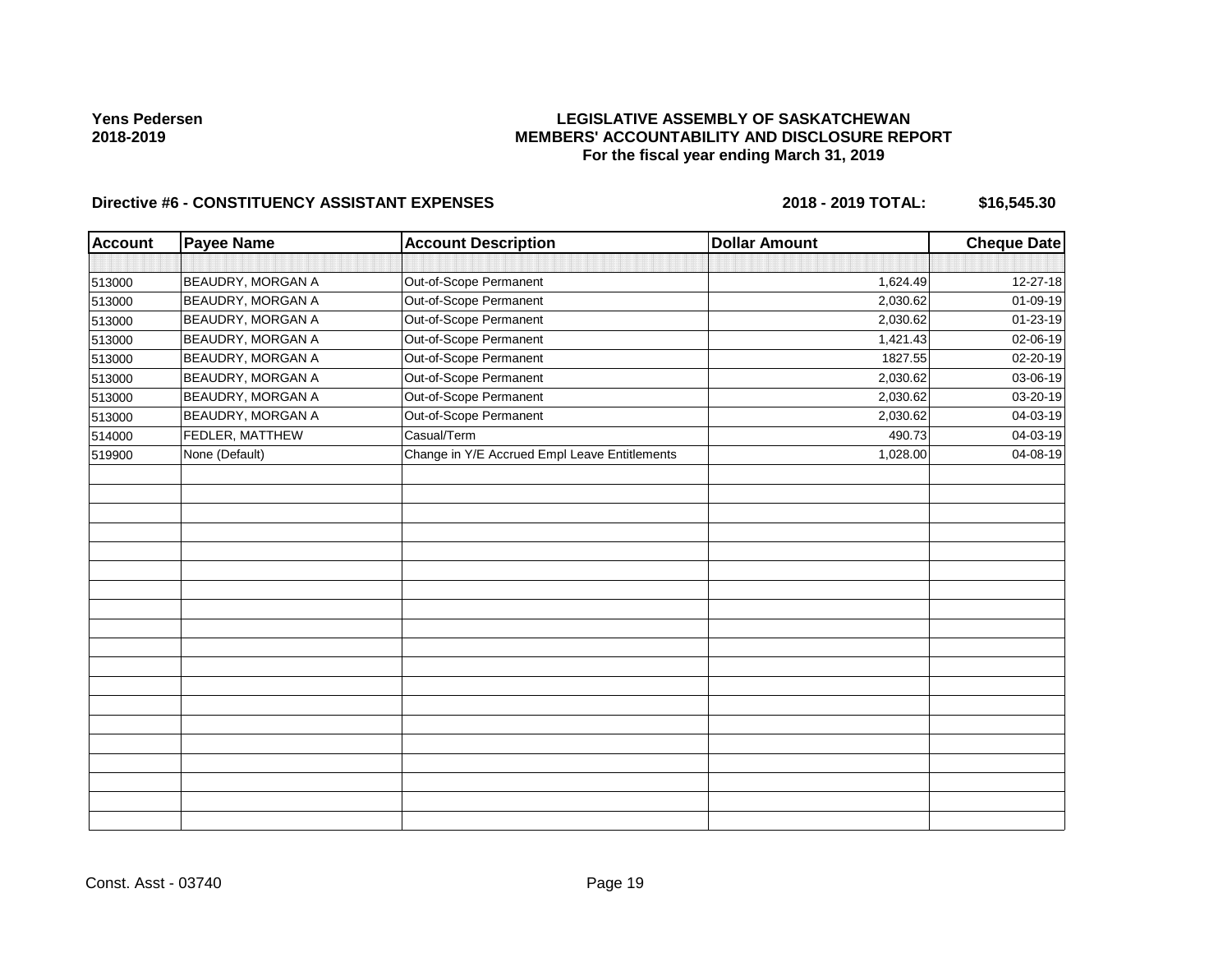## **LEGISLATIVE ASSEMBLY OF SASKATCHEWAN MEMBERS' ACCOUNTABILITY AND DISCLOSURE REPORT For the fiscal year ending March 31, 2019**

| <b>Account</b> | Payee Name | <b>Account Description</b> | <b>Dollar Amount</b> | <b>Cheque Date</b> |
|----------------|------------|----------------------------|----------------------|--------------------|
|                |            |                            |                      |                    |
|                |            |                            |                      |                    |
|                |            |                            |                      |                    |
|                |            |                            |                      |                    |
|                |            |                            |                      |                    |
|                |            |                            |                      |                    |
|                |            |                            |                      |                    |
|                |            |                            |                      |                    |
|                |            |                            |                      |                    |
|                |            |                            |                      |                    |
|                |            |                            |                      |                    |
|                |            |                            |                      |                    |
|                |            |                            |                      |                    |
|                |            |                            |                      |                    |
|                |            |                            |                      |                    |
|                |            |                            |                      |                    |
|                |            |                            |                      |                    |
|                |            |                            |                      |                    |
|                |            |                            |                      |                    |
|                |            |                            |                      |                    |
|                |            |                            |                      |                    |
|                |            |                            |                      |                    |
|                |            |                            |                      |                    |
|                |            |                            |                      |                    |
|                |            |                            |                      |                    |
|                |            |                            |                      |                    |
|                |            |                            |                      |                    |
|                |            |                            |                      |                    |
|                |            |                            |                      |                    |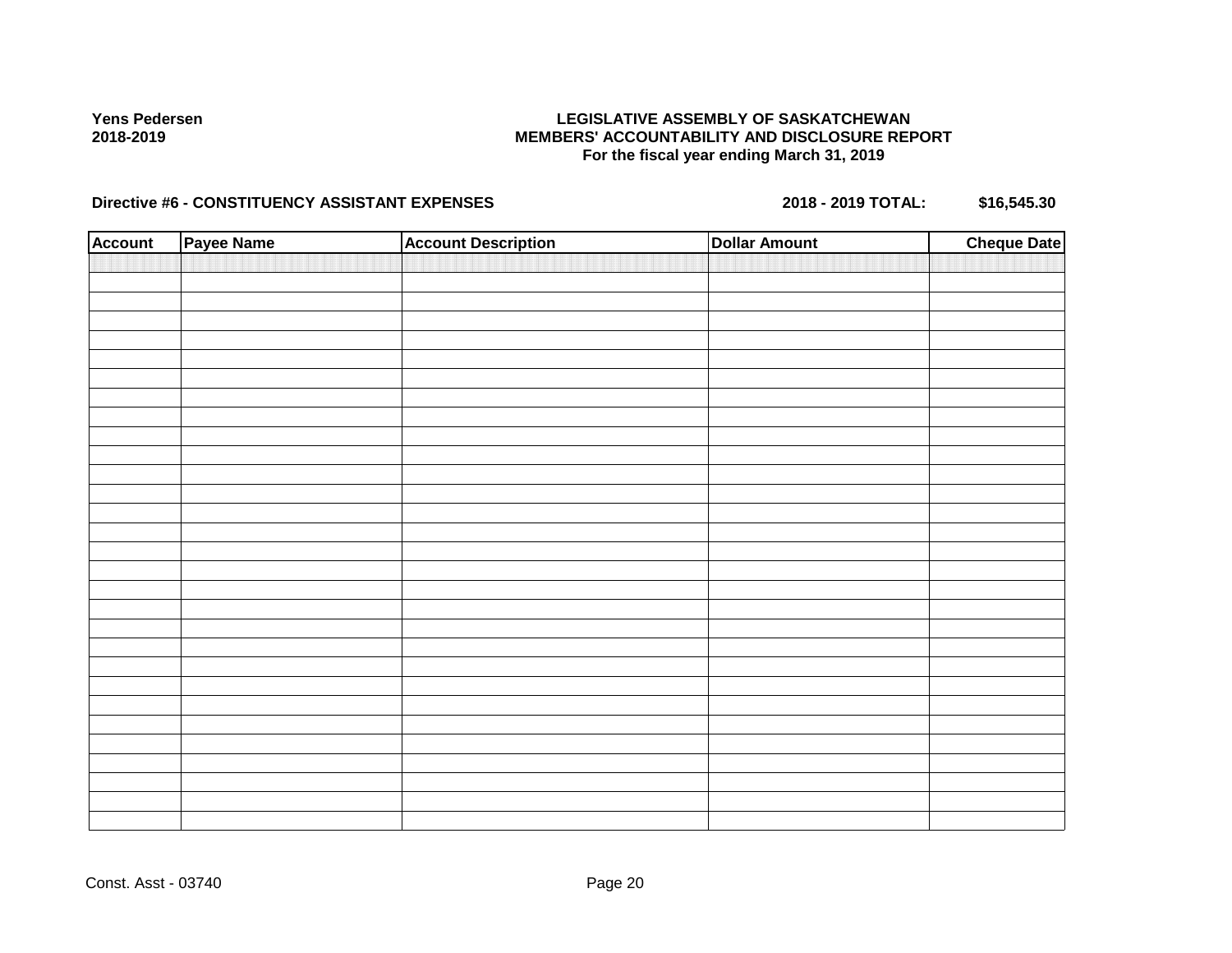## **LEGISLATIVE ASSEMBLY OF SASKATCHEWAN MEMBERS' ACCOUNTABILITY AND DISCLOSURE REPORT For the fiscal year ending March 31, 2019**

| <b>Account</b> | Payee Name | <b>Account Description</b> | <b>Dollar Amount</b> | <b>Cheque Date</b> |
|----------------|------------|----------------------------|----------------------|--------------------|
|                |            |                            |                      |                    |
|                |            |                            |                      |                    |
|                |            |                            |                      |                    |
|                |            |                            |                      |                    |
|                |            |                            |                      |                    |
|                |            |                            |                      |                    |
|                |            |                            |                      |                    |
|                |            |                            |                      |                    |
|                |            |                            |                      |                    |
|                |            |                            |                      |                    |
|                |            |                            |                      |                    |
|                |            |                            |                      |                    |
|                |            |                            |                      |                    |
|                |            |                            |                      |                    |
|                |            |                            |                      |                    |
|                |            |                            |                      |                    |
|                |            |                            |                      |                    |
|                |            |                            |                      |                    |
|                |            |                            |                      |                    |
|                |            |                            |                      |                    |
|                |            |                            |                      |                    |
|                |            |                            |                      |                    |
|                |            |                            |                      |                    |
|                |            |                            |                      |                    |
|                |            |                            |                      |                    |
|                |            |                            |                      |                    |
|                |            |                            |                      |                    |
|                |            |                            |                      |                    |
|                |            |                            |                      |                    |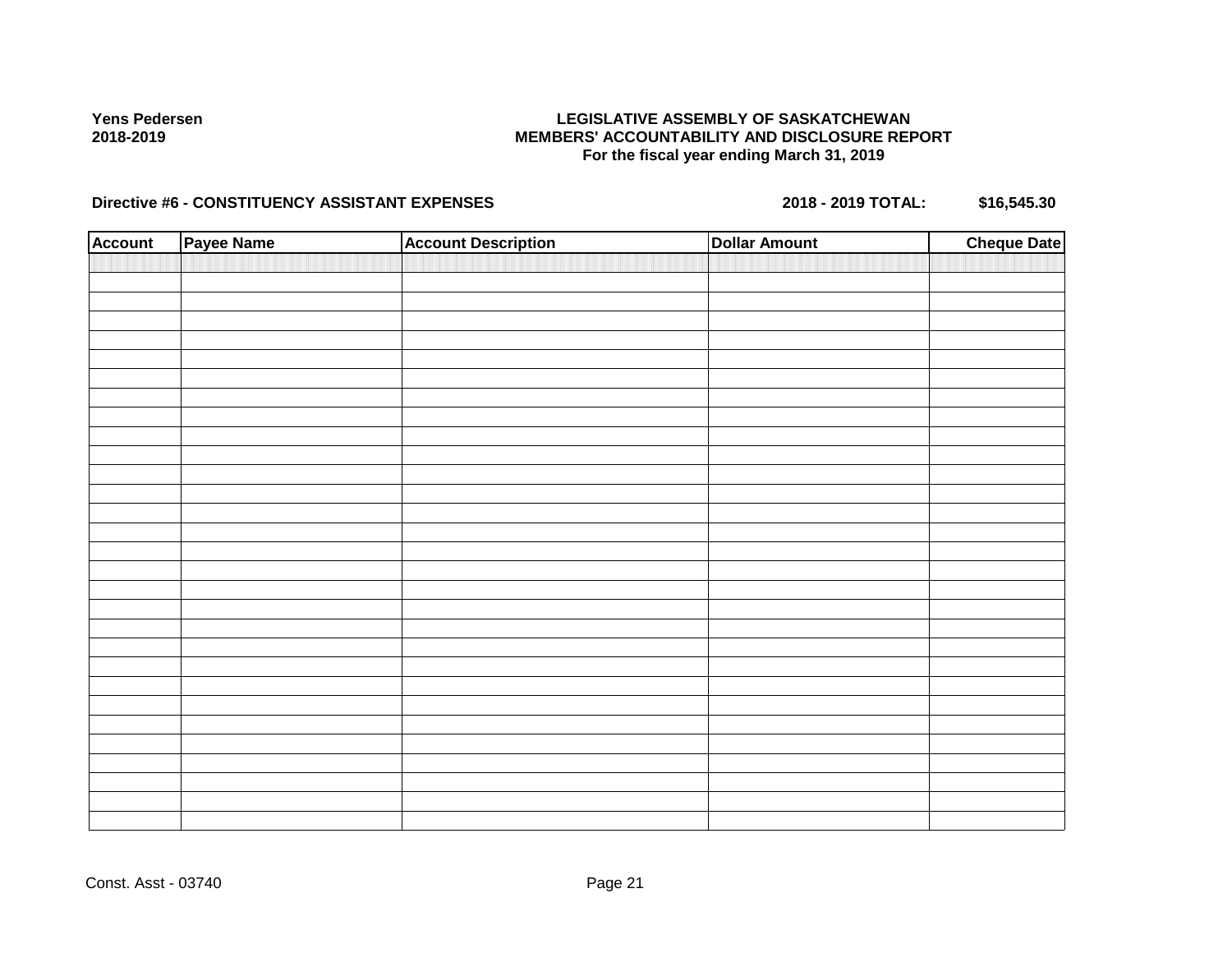### **LEGISLATIVE ASSEMBLY OF SASKATCHEWAN MEMBERS' ACCOUNTABILITY AND DISCLOSURE REPORT For the fiscal year ending March 31, 2019**

| <b>Account</b> | <b>Payee Name</b> | <b>Account Description</b> | <b>Dollar Amount</b> | <b>Cheque Date</b> |
|----------------|-------------------|----------------------------|----------------------|--------------------|
|                |                   |                            |                      |                    |
|                |                   |                            |                      |                    |
|                |                   |                            |                      |                    |
|                |                   |                            |                      |                    |
|                |                   |                            |                      |                    |
|                |                   |                            |                      |                    |
|                |                   |                            |                      |                    |
|                |                   |                            |                      |                    |
|                |                   |                            |                      |                    |
|                |                   |                            |                      |                    |
|                |                   |                            |                      |                    |
|                |                   |                            |                      |                    |
|                |                   |                            |                      |                    |
|                |                   |                            |                      |                    |
|                |                   |                            |                      |                    |
|                |                   |                            |                      |                    |
|                |                   |                            |                      |                    |
|                |                   |                            |                      |                    |
|                |                   |                            |                      |                    |
|                |                   |                            |                      |                    |
|                |                   |                            |                      |                    |
|                |                   |                            |                      |                    |
|                |                   |                            |                      |                    |
|                |                   |                            |                      |                    |